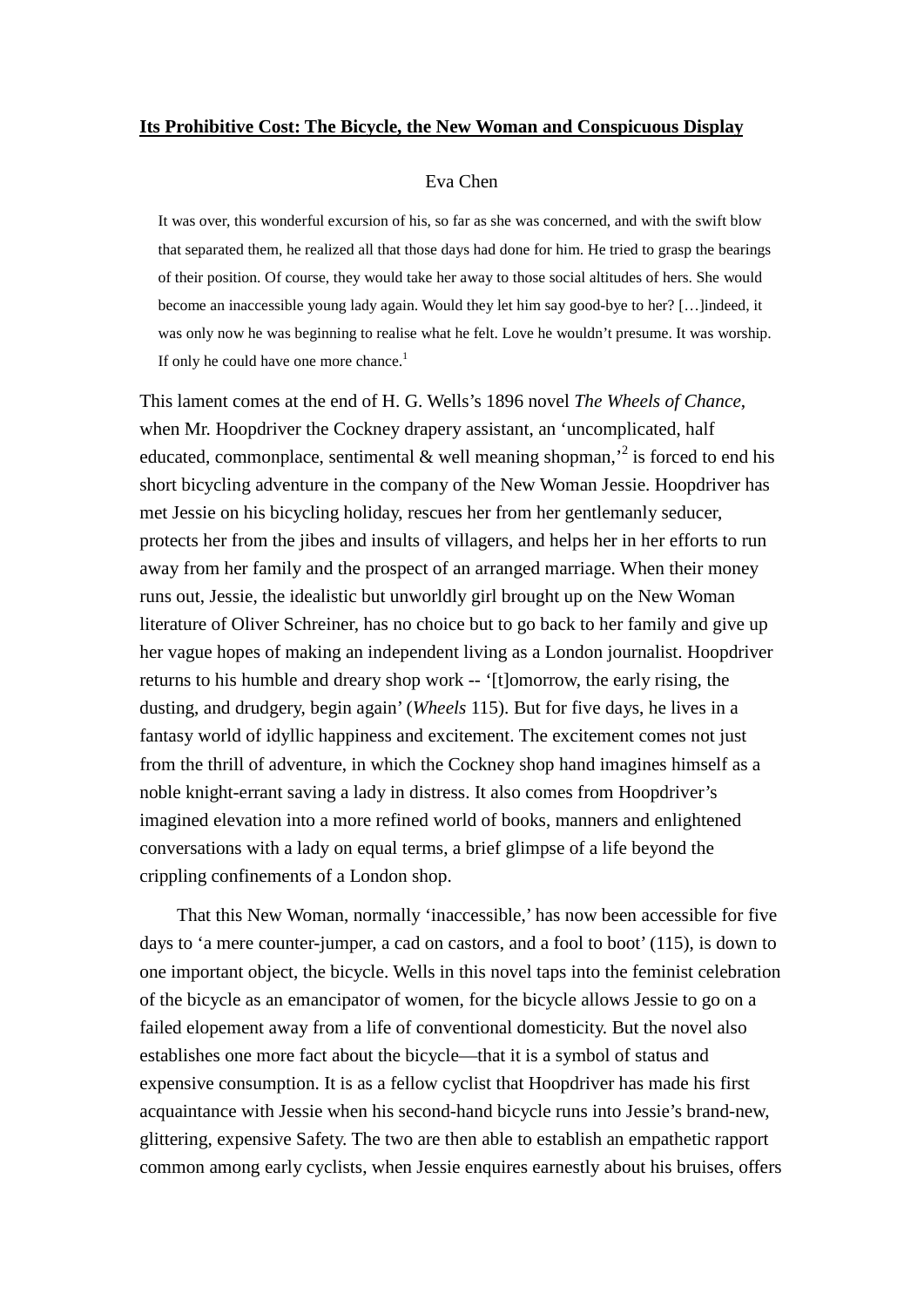help in the form of a sticking-plaster she keeps in the side-pocket of her rational dress, and apologizes for not giving way to an obvious novice, being a skillful cyclist herself. Because cyclists are still relatively rare on the road, Hoopdriver is later able to notice Jessie and her gentlemanly companion after repeatedly coming across them, and detects and scuppers the latter's ignoble designs. The following days are all spent on wheels, as the two cyclists race to shake loose from their chasers, register as fellow cyclists in pubs and hotels, and generally enjoy the spirit of adventure, excursion and equal comradeship that social bicycling offered in those mid-1890s days.

This sense of comradeship may be predicated upon the bicycle's status as a latest technological invention pursued for its novelty and wonder, but it is also derived from the fact that the bicycle at this time was still very expensive and limited to a certain group of mostly middle-class users. The first thing Hoopdriver concludes about Jessie is that she must be rich, because her shining new bicycle, to his reckoning, 'couldn't cost much under twenty pounds' (14). Wells's description of Hoopdriver's bicycling tour as 'against all the conditions of his calling, against the counsels of prudence and the restrictions of his means'suggests that bicycling was still associated with high costs and middle-class status, and too impractical for the urban worker (3). Hoopdriver is laughed at by his fellow shop assistants, and his roommate Briggs, though friendlier and constantly lecturing him about how to ride safely, has 'never been on a cycle in his life' (5). Hoopdriver could only afford an old battered Ordinary weighing 'three-and-forty pounds' (11) that has seen multiple ownership. Yet even on the wheels of this 'antiquity' (11), now made obsolete by the much lighter diamond-framed, pneumatic-tired Safety bicycle, Hoopdriver is called a 'bloomin' Dook' by a heath-keeper (8), 'the gentleman wizzer bicitle' by a nursemaid (9), and spoken to as an equal by a man in drab—'evidently a swell' (15). Even Jessie the rich New Woman mistakes him, at a distance, for her gentleman companion. Hoopdriver revels in a sense of 'social superiority,' talks in his 'most aristocratic intonation,' and imagines himself as 'a gentleman, a man of pleasure,' 'as good as a Dook, if not precisely in the peerage' (9, 19), all because he is riding a bicycle. Jessie's later conjecture that Hoopdriver must be a South African colonial, to which Hoopdriver readily agrees, adding also that he is an ostrich farmer, has once shot a lion and chased cattle robbers, is a result of her naivety and inexperience, but surely a bicycling man of leisure and pleasure could not possibly be a humble Cockney shop hand toiling 'six long days out of the seven, and all the year round,' in a 'cheerless, shutterdarkened, wrappered-up shop' (7).

Wells's 1896 novel underlines one important issue this paper seeks to explore. The bicycle has enabled Hoopdriver's transient transformation precisely because, more than a machine of speed and technological innovation, it is also a key marker of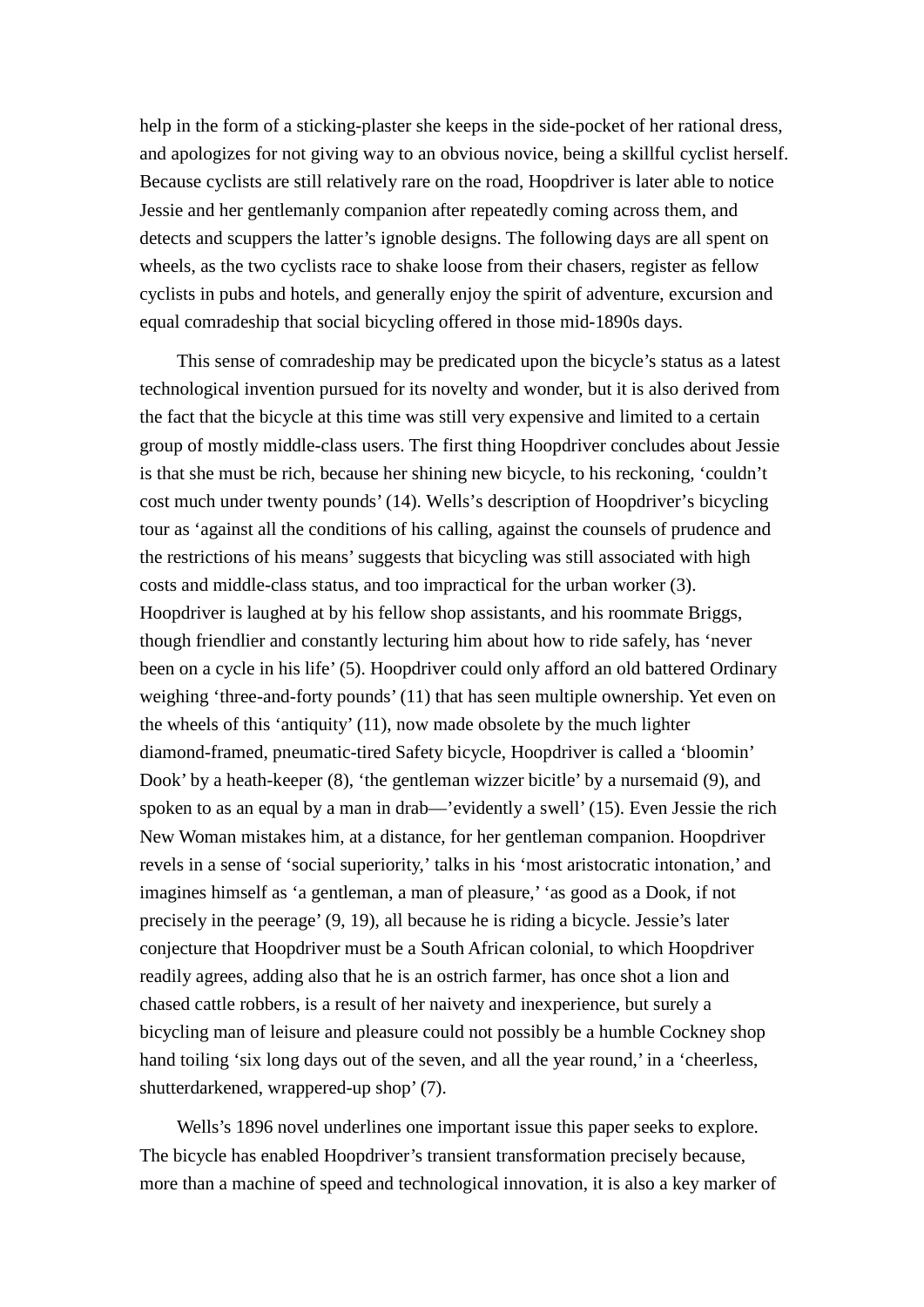status and a commodity of fashion. As a late Victorian form of transport, the bicycle is often linked with the New Woman and hailed as a harbinger of emancipation and public mobility for women, or a tool for female sartorial reform and physical improvement.3 This paper points out that in the mid-1890s when the high society of late Victorian England was swept by the so-called 'bicycle craze,' the bicycle, with its high costs and initial association with the younger, fashionable members of the upper middle class, was also one of the most advertised commodities and a fashionable emblem of modishness and class-distinction. Compared with other products of the Victorian enthrallment to technology like the telegraph, the gramophone or the typewriter, the bicycle lent itself better to conspicuous display because it was mostly ridden in full public view on urban streets or country roads. Its speed, noisy bells and brakes as well as the performative element in riding compelled and forced public attention. It was, as Mackingtosh and Norcliffe point out, the 'best public platform' to stage new styles of clothing and accessories, including hats, shoes and parasols, and traversed into the realm of fashion, style and conspicuous display much more than other technological products.<sup>4</sup>

When a great public uproar broke out over the New Woman's adoption of a more sensible, shorter cycling costume called the rational dress, the heated nature of the opposition both reflects traditionalist unease over disruptions to female decorum, and also underlines the high visibility cycling afforded to the rider's costumed body and the inextricable links between cycling, display and fashion. This goes to explain why public attitudes toward women's bicycling changed in 1895 and 1896 from initial scandalization to later acceptance, because rather than direct public support for the New Woman or her calls for social change, this change rests more on a general perception of the bicycle as a commodity of fashion, novelty and upper-middle-class status, a perception greatly aided by the maneuvering of the bicycling industry and their advertisers. The same logic seems to apply to the bicycle's later quick demise from the pedestal of fashion, when by the end of the 1890s even working-class people could afford a bicycle as a result of drastically reduced costs. Within a short space of several years, the bicycle was soon replaced by the automobile as a new upper-middle-class tool of fashion and status display, and became a common means of daily transport.

This paper discusses the fictional work of George Gissing, Grant Allen and H. G. Wells written during or soon after the mid-1890s 'bicycle craze,' in order to situate the bicycle as an integral part of a wider late Victorian material culture of conspicuous consumption where commodities, objects and spectacles increasingly articulate human subjectivities and denote their classed identities. The ability to consume objects and to use display to perform a new, modish identity is now a crucial part of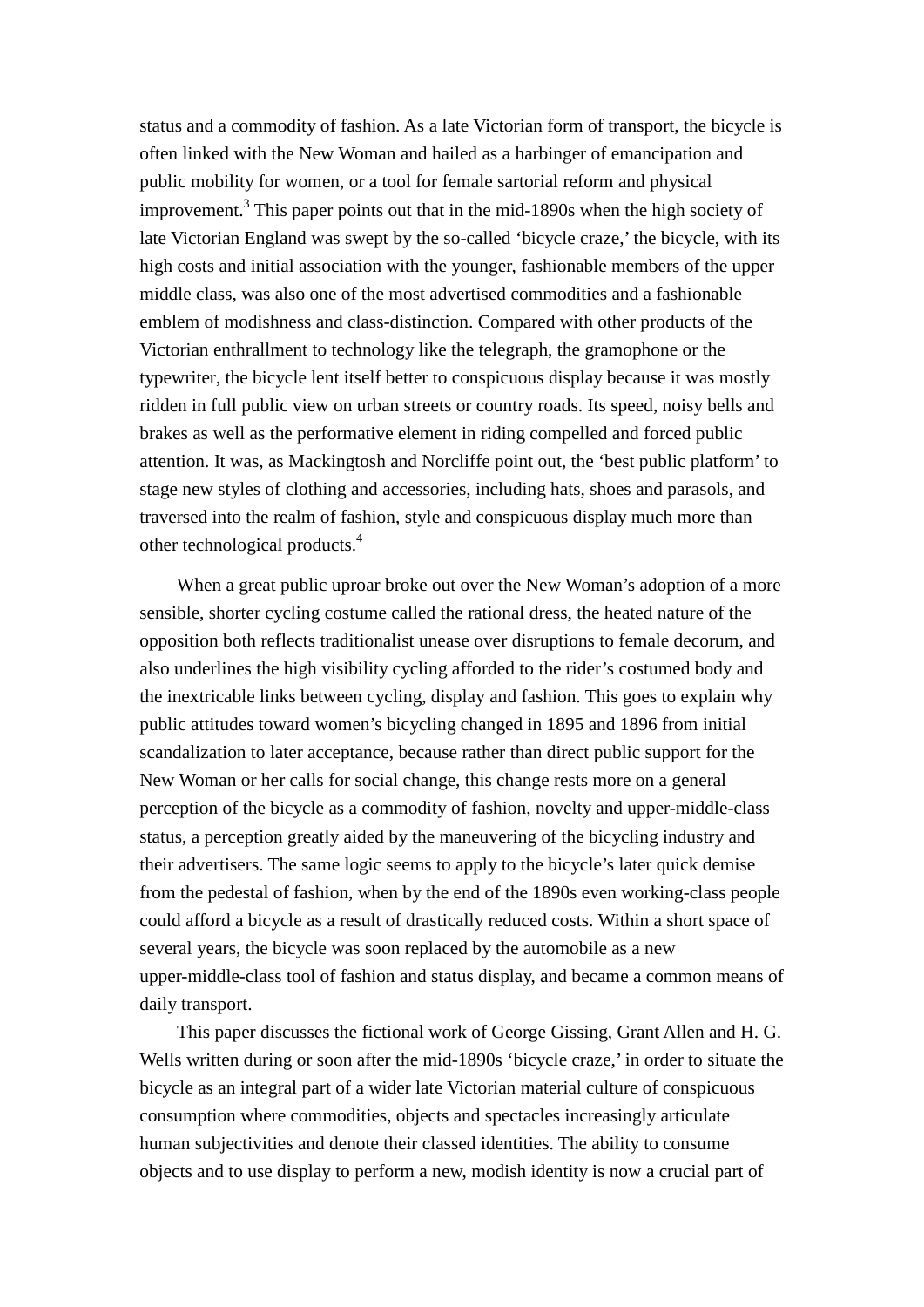modern urban life. As a commodity of display, the bicycle thus inevitably entails class differentiation and new forms of hierarchization, which may mean that though the bicycle has contributed to more opportunities and greater emancipation along gender lines for many bourgeois women, it at the same time functions as a new marker of visible class privilege denying access to less privileged men and women. As a crucial emblem of the much advertised, ridiculed but also emulated ensemble that constituted the New Woman, the bicycle signifies her complicity with modern commodity culture and her ability to utilize commodities to articulate her new identity, an ability denied to other women. Consumption of the bicycle and the rational cycling dress, together with all the visual and symbolic trappings that come with cycling, now become a most visibly constitutive part that differentiates the real New Woman from her lower-class sisters.

## **'The most fashionable people have taken it up'**

The Victorian era teemed with things and material objects. This is reflected, as Elaine Freedgood writes, in the Victorian novel which catalogues and 'showers' us with objects to the extent that these 'threaten to crowd the narrative right off the page.<sup>5</sup> The Victorian street, especially toward the last decades of the nineteenth century, was turning into a glittering commodity spectacle where new advertising and display techniques and ceaseless arrays of new products commodified the visual experience and evoked desires of ownership. Such a culture took on the prototypical traits of a modern consumer society after the watershed event of the 1857 Crystal Palace exhibition, where the viewing public, totaling 16 million in that summer, was interpellated as the consumer who gazed in wonder upon a phantasmagoria of dazzlingly displayed products.<sup>6</sup> There, set up like artworks alongside fragrant flowers, singing fountains and ornamental gardens in what Victorian contemporaries called 'a temple of human Industry,<sup> $7$ </sup> man-made products were elevated above the mundane act of practical usage, and turned into omnipotent commodities promising multifariousness to the human subject.

It is noteworthy that the bicycle made its first public appearance in England in the Crystal Palace in 1869 amid such an ambience of phantasmagoria. The 1869 displayed bicycle was a lightweight all-metal model manufactured and patented by the Coventry firm of Reynold and May. It consisted of a large front wheel and a much smaller rear one, with the rider to be perched on top of the large wheel high in  $air^8$ But it was more than just the most technologically advanced model based on renovations on previous German and French inventions; it was also a much gazed-at and desire-stimulating commodity of symbolic power. As a speed machine which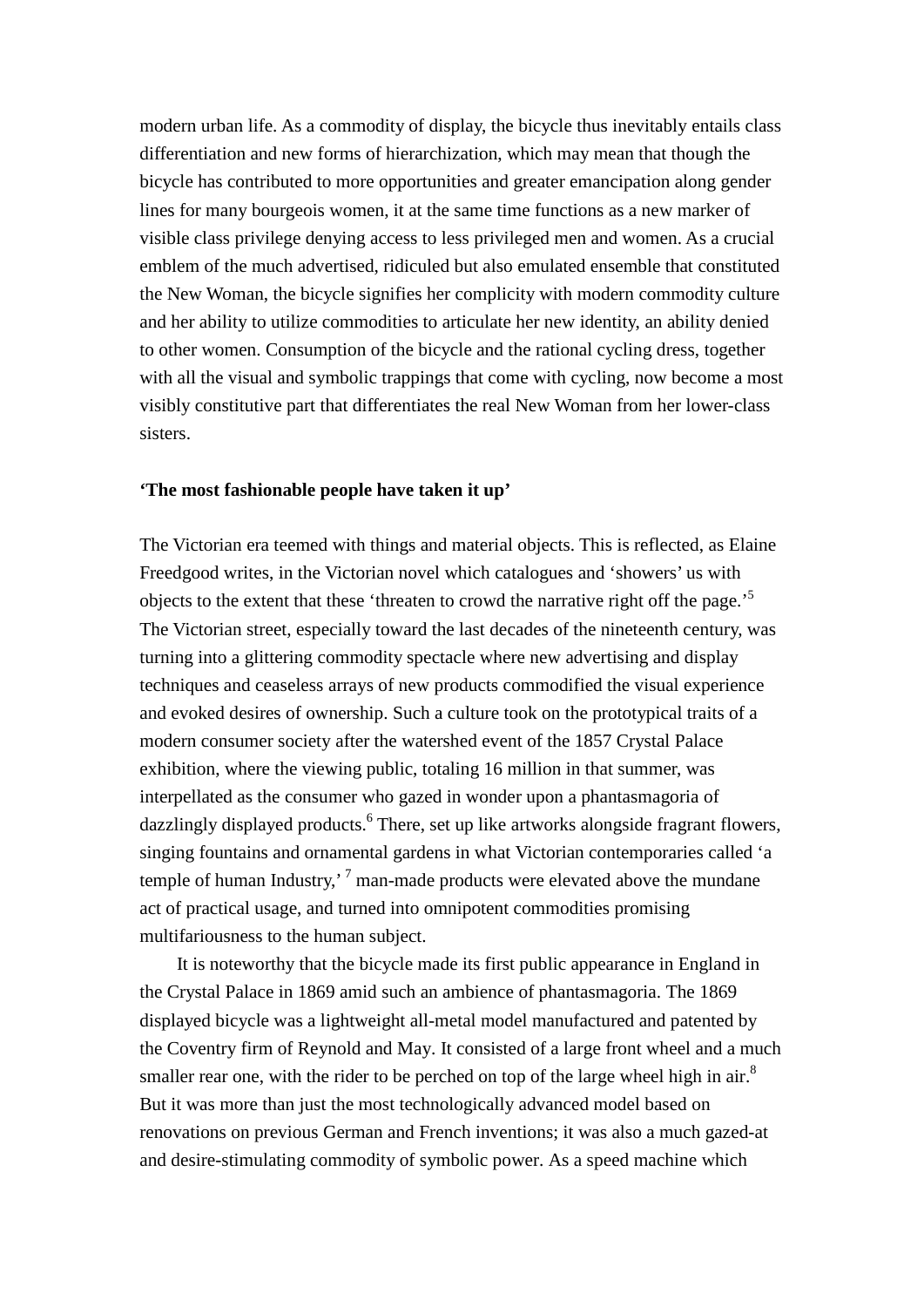promised to expand human mobility and transcend the limits of time and space, the bicycle was in perfect synchronization with the exhibition's overall message of progress and novelty, and with the quintessential modern preoccupation with time-space compression. Right from its debut, the bicycle was thus embedded in a complex semiotic system of commodity representation and desire-stimulation, a system that would later also resonate in various literary representations of the bicycle.

It was not until the 1890s, however, that the bicycle really transformed from a clever gadget into a practical, popular commodity. The early models, called the Ordinary, were difficult to ride. The huge wheel, often five feet in diameter in order to maximize speed, made both steering and mounting difficult, and the smallest road obstacle would send the rider fall head first over the front handlebar. The extraordinary athleticism this required, its accident-prone nature and the prohibitively high costs meant that the bicycle was mostly used in racing as a means of sport or as an expensive toy to display status.<sup>9</sup> The later development of chain technology and the production of efficient pneumatic tires led to the invention in the late 1870s of the Safety Bicycle, so called because by positioning the rider between two equally sized wheels and closer to the ground it was much safer and easier to ride.<sup>10</sup>

 When the 'bicycle craze' came about in the mid-1890s, the bicycle became a coveted commodity and the latest fashion statement for a mostly middle-class clientele. Davidson wrote in 1896 that 'cycling is at present a fashionable craze,' with 'a more vehement hold upon the smart world than any mania before.' 'It is becoming, through its smart patronage, admired and desired by all other women.<sup>'11</sup> The improvement in technology had much widened its appeal to women and older men, but the continuing high costs still precluded mass use. New models could cost between 10 and 30 pounds in the UK and between \$100 and \$150 in the US in 1895, and even though prices came down to \$80 by 1897, the bicycle still remained largely within the province of the upper and middle classes (Rush 2).<sup>12</sup> In the summers of 1895 and 1896, Battersea Park and Hyde Park were thronged with fashionable cyclists who gathered there in great numbers, while two or three thousand cyclists could be seen along the northern bank of the Serpentine in Hyde Park on a fine morning in March 1896.<sup>13</sup> Affluent buyers would go to great expenses to decorate their bicycles, hand-paint them with bright colors and house them in the halls of fashionable houses rather than in the stables or outbuildings (Bijker 94).

That style and fashionable elegance weighed as much, if not more, as bicycling itself could be seen in the fact that bicycle accessories, from decorated chain-guards to novelty cycling bells to handle-bar revolvers, cost American consumers more than \$200 million in 1896 alone, as opposed to only \$300 million on the bicycles themselves that same year.<sup>14</sup> Bicycling literature of the time emphasized the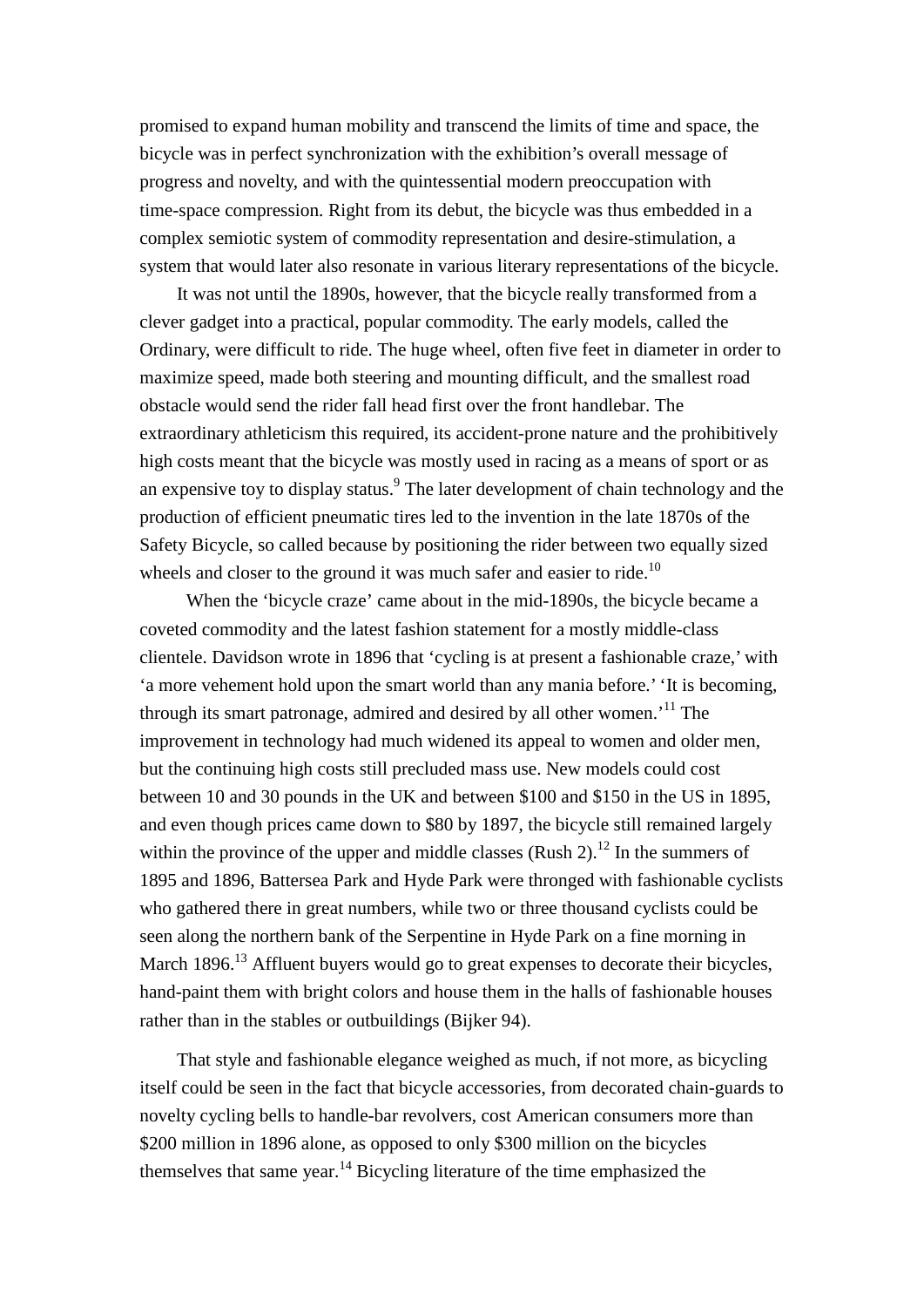importance of manners and clothes when bicycling. As the *Handbook for Lady Cyclist*s urged in 1896, 'to look well is as much the ambition of every lady cyclist as to ride well. And so it ought to be, for every woman who looks well awheel... benefits the world at large by adding an item of beauty to it' (Davidson 21). Cycling should therefore be 'graceful, pretty and charming, as well as enjoyable' (Davidson 22).

The interest in bicycle was such other middle-class form of leisure, like the piano, declined in sales by almost 50% by the late 1890s (Smith 30). The bicycle became the ur-commodity and symbol of fashion and progress, appearing in all kinds of ads to boost sales of all kinds of products.<sup>15</sup> Many bicycle shops popped up, while others sold bicycles as a sideline; one source noted that in Ottawa in 1895 along the busy Sparks Street, an 'importer of men's fine furnishings,' a camping and flag supply shop, an insurance agent, a machine and foundry shop, and a combined jeweller/watchmaker/optician all sold bicycles to take advantage of the huge fad (Rush 18). In Britain large stock floatations for bicycle manufacturers attracted huge funds, and even a ship-building company were reported to enter the cycle trade (Bijiker 97).

Many well-known writers of the period also took to riding the bicycle. Wells, who learned to ride on sandy tracks in the countryside 'with none but God to help me' in 1895 and soon had his wife to ride on a tandem bicycle with him, 'rode wherever Mr Hoopdriver rode in that story' along the Surrey roads.<sup>16</sup> In *The Wheels of Chance*, Hoopdriver relishes the prospect of being seen as a member of that 'fashionable' community of cyclists, by 'the imaginary spectators [who] would fall a-talking of the fashionableness of bicycling – how judges and stockbrokers and actresses, and, in fact, *all the best people rode*' (235; emphasis added). Wells also helped George Gissing to learn, in order to help restore his health. Gissing turned out to be too nervous and excitable at the first attempt, 'shrieking with laughter' when he fell on the roadside grass (482). But by 16 July 1898 Gissing wrote to Wells that he was able to 'ride perfectly with one hand, waving the other wildly.<sup>'17</sup> The New Woman writer Sarah Grand was an avid cyclist herself and made several appearances in magazine interviews as a cyclist, including *The Hub* in 1896, *Lady's Realm* and *Cycling World Illustrated* in 1897.<sup>18</sup> In the latter interview, Grand praised cycling's benefits in offering great exercise for homebound women 'at a nominal cost,' and commented appreciatively on stylish Parisian bicycling costumes that accentuated the 'good points' while concealing the 'less pleasing' (ibid). What Grand deems as 'nominal' is, of course, prohibitively expensive for the masses. By 1898 at the end of the 'bicycle craze' when Gissing bought his bicycle, he paid 14 pounds, the equivalent of 650 pounds in today's money.<sup>19</sup>

It is interesting that Grand's emphasis on health benefits, easiness of movement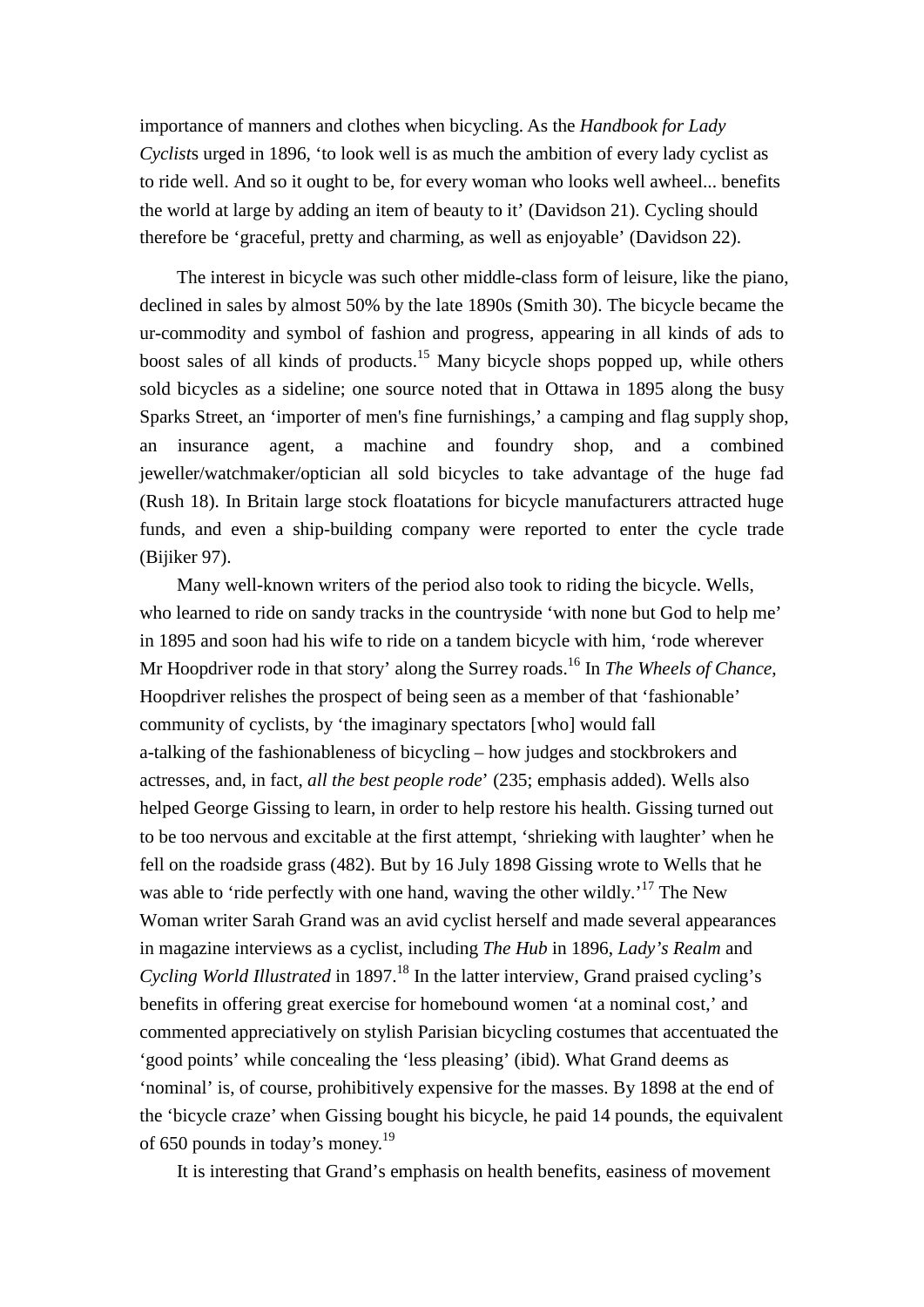as well as fashionable elegance, a rhetoric that the pro-bicycling feminist campaigners on the rational dress also adopted, was replicated by the bicycling industry and their advertisers. This suggests that the bicycle's benefits of self-empowerment and self-improvement, diligently promoted by both the feminist campaign as well as the bicycle industry, were intricately linked with fashion and consumption. The advertising industry and the popular magazines played an instrumental role in promoting the fashionable image of the bicycle, particularly through their shaping of the public perception of women cyclists. Conservative anxieties over female decorum and the alleged damage to the female reproductive system had always dogged the relatively small number of female cyclists in the early days of the Ordinary or the tricycle (Marks 175). By the 1890s, after many middle-class men were already converts to the Safety bicycle, the bicycling industry decided to tap the female market and used mostly female cyclists in its advertising. To allay conservative anxiety, these ads promoted female-specific cycle saddles designed to avoid undue stimulation of sensitive parts. They also emphasized bicycling's health benefits and promoted these as necessary in order to prepare women for socially approved functions like motherhood.<sup>20</sup> But the most important method was to highlight the bicycle and female cyclists in images of fashion.

In a scene that replicates the fetishistic aesthetics of the Crystal Palace exhibitions, the 1890s bicycle ads rarely pictured the bicycle in social or realistic settings but instead in a scenic, decorative and garden-like ambience. This association of the steel-and-iron bicycle with nature and organic images appears not far-fetched, because the bicycle, whilst emblematic of the latest achievements of industrial mechanization, was also linked with the outdoor, fresh air and the countryside, values deemed as organic, pre-industrial and seemingly at odds with industrial urbanization. But what is more significant is that many of these bicycle ads employed the help of famous or aspiring artists who used 'Aubrey Beardsleyish' aesthetic techniques of swirling lines and stylized curves.<sup>21</sup> There the fashionably dressed female cyclist posed with her bicycle, surrounded by flowers, leaves and Eden-like garden images, suggesting not just an image of harmony with nature but also one of beguiling seduction, fantasy and glamor. This seamless blending of art and commerce, so adroitly utilized in the earlier Crystal Palace exhibitions when lighting and similar stage displays helped theatricalize the viewing experience, had now come to aestheticize the bicycle and its woman rider, imbuing both with symbolic, fantastical powers.

In his 1896 *The Wheel of Chance*, Wells evokes the bicycle's aesthetic associations when describing Hoopdriver's encounter with Jessie the New Woman. Hoopdriver's own clumsy riding is described as 'opulent,' in 'voluptuous curves,' and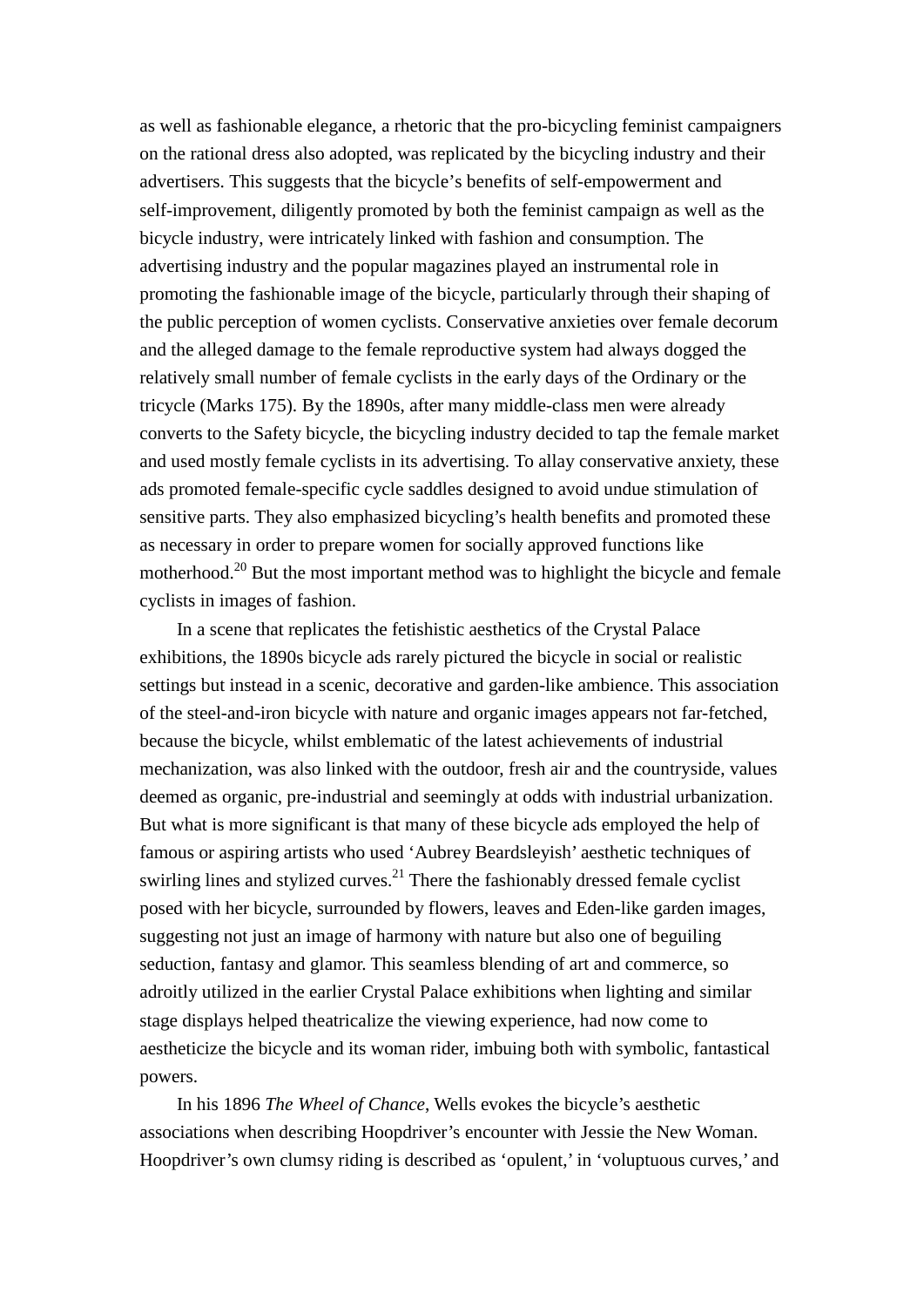his old bicycle 'became convulsed with the most violent emotions directly the Young Lady in Grey appeared.' The sight of Jessie's 'unwomanly,' 'French' rational dress drives Hoopdriver's bicycle into further unruliness. 'It began an absolutely unprecedented Wabble—unprecedented so far as Hoopdriver's experience went. It 'showed off'—the most decadent sinuosity. It left a track like one of Beardsley's feathers' (11). This association of Hoopdriver's battered, old bicycle with Beardsleyian 'decadence'suggests an ironic reference by Wells to the many Beardsleyian touches of the popular bicycle ads. Used in the context of Hoopdriver's encounter with Jessie's bicycle, which ends in Hoopdriver falling off his bicycle and landing hard, alarmed and bruised on the pavement kerb, it also suggests the emasculating influence of New Woman's cycling upon men. The association of the bicycle with sensual desire and feminine elegance, intended in the popular bicycle ads to soften the mannish image of women cyclists, now seems to be twisted round to affect and feminize the male riders.

The bicycle ads of the mid 1890s represent the full unfurling of the bicycle's potential as a coveted commodity. It is at this stage that the bicycle, symbol of progress and ceaseless change since its earlier days of public racing and record-breaking speed, $^{22}$  fully traverses into the realm of fashion and conspicuous consumption. If the earlier Crystal Palace exhibition inaugurated a new way of looking at and displaying the manufactured product as desire-stimulating commodity, the mid-1890s bicycle ads have brought this to a new height. For the first time in the history of Anglo-American advertising, modern visual and associational techniques were used on a wide scale. The bicycle was not just the most advertised product at the time, occupying almost a fifth of all advertising space in many magazines, bicycle ads were also 'trail-blazing pioneers' in their wide use of sophisticated visual graphics to emphasize the bicycle in terms of glamor and evocative fantasy (Garvey 69). This conscious pursuit of desire-stimulating visuality trains the public to respond to and appreciate narratives that reset the image of women cyclists, and successfully translates the mannish and menacing images of women cyclists, much maligned and satirized in popular humor magazines, into those of elegance, femininity and fashion.

The bicycle is now, as Rush points out, fully absorbed into the middle-class culture of consumption, an image that was abundantly reproduced in cycling as well as general family and fashion periodicals (5). Sarah Hallenbeck writes that the bicycle and the popular magazines enjoyed a 'symbiotic relationship' in the 1890s, because both experienced rapid success in that period, both exploited a heavy commodification of the visual register, and both celebrated a discourse of fashion, progress and consumption.<sup>23</sup> The popular magazines turned heavily visual and reliant on advertising in the 1890s, and if the bicycle industry pioneered the advertising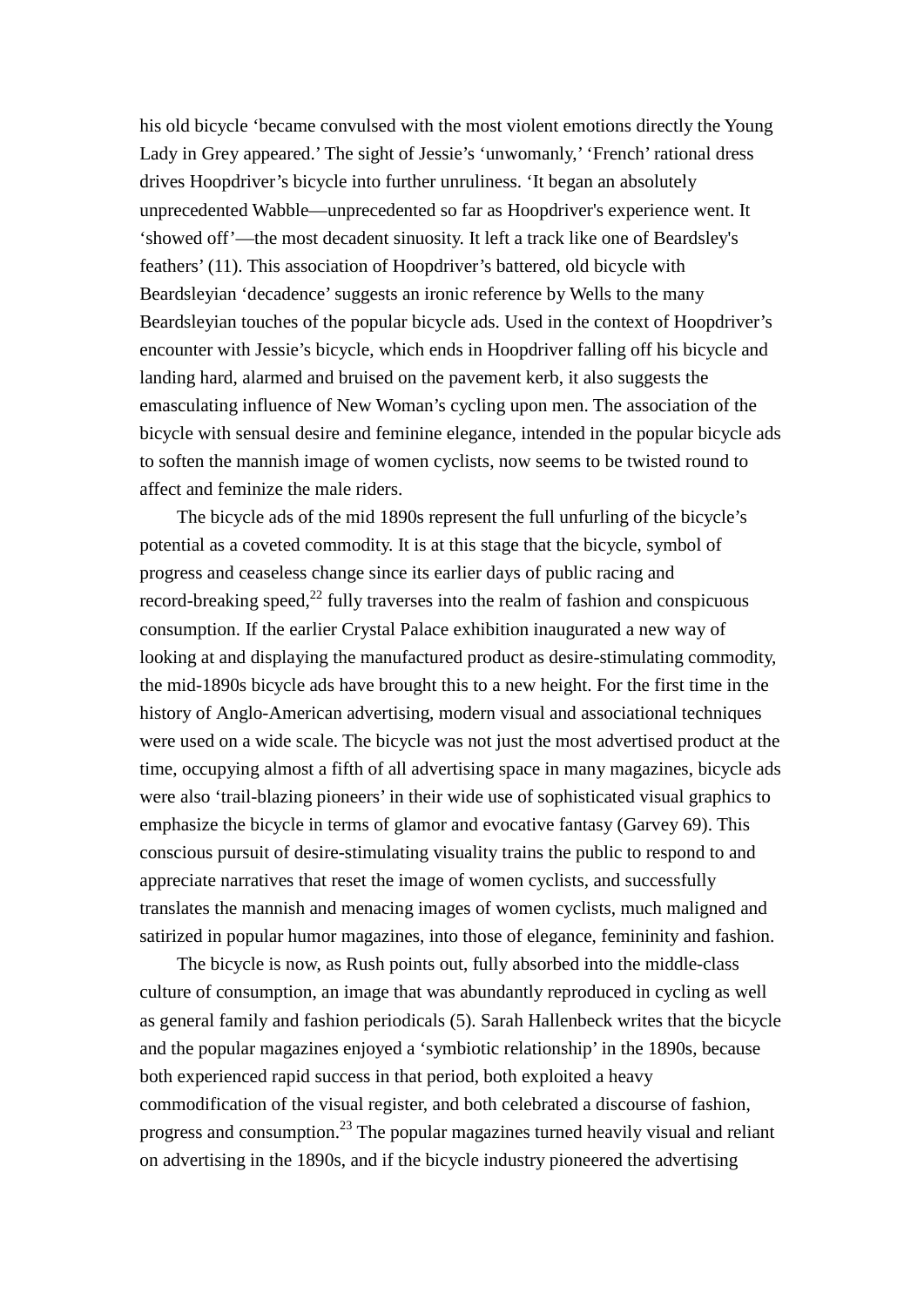techniques so crucial to the livelihood of the magazines, the latter integrated the bicycle in a discourse of consumption not just in its many ads but also editorial contents like reports and stories, educating the reader to view the bicycle as a desirable symbol to articulate a new identity of fashion and progress. During the height of the 'bicycle craze,' almost all popular magazines had their cycle correspondents, while cycling magazines mushroomed and sold up to 41, 000 copies a week.<sup>24</sup> The latter adopted a format and layout that stressed visual pleasure and consumption, often little different from the general women and fashion magazines.

*Cycling World Illustrated*, for instance, a bi-weekly launched in March 1896, is a delight to the eye with well over half the space devoted to the latest Parisian cycling costumes, millinery, dainty cycling accessories, proper manners and etiquettes for women cyclists. A September 16 issue, for instance, chatted excitedly about a Parisienne cyclist attired in 'a costume of dark blue silk, consisting of *culotte* cut quite straight and short and trimmed with three rows of narrow silver braids.<sup>25</sup> A 'marvelous powder' was also recommended to lady cyclists to be sprinkled on their hair to add luminousness. The anonymous reporter, camouflaging as an English lady writing home from Paris, was particularly enthusiastic over an expensive small leather case which could be attached either to the handle-bar of the bicycle or to the waist-belt, or 'worn across the shoulder á la bandoulière,' because it usefully contained toilette as well as 'a small button-hook, a tiny pair of scissors, needles, cotton and a stiletto' in case of tears and rents to the bicycling costume ('Parisienne Cycling Modes' 11). These magazines form a part of the mushrooming bicycling literature which advised women about proper posture and exertion but also fashion and comportment whilst bicycling, thus fortifying the image of the bicycle as a must-have commodity of conspicuous display for the rich, and upward mobility for the less well-off.

This image of the bicycle as fashion and status display, perhaps more than its links to the women's movement and emancipation, has played a key role in the transformation of public attitudes to women and bicycling. A 1895 entry in the *Cassell's Family Magazine* succinctly summed up the rather sudden transformation of public perceptions of women cyclists: 'It would hardly be too much to say that in April of 1895 one was considered eccentric for riding a bicycle, whilst by the end of June eccentricity rested with those who did not ride.<sup>26</sup> Writing in 1898, Frances Abbott explained,

> I have lived to see the woman who never wished her daughter to have a bicycle ride a wheel herself fin company with that daughter; and when I ventured to recall her former opinions she said with unblushing serenity: 'Oh, well, everybody rides now; the most fashionable people have taken it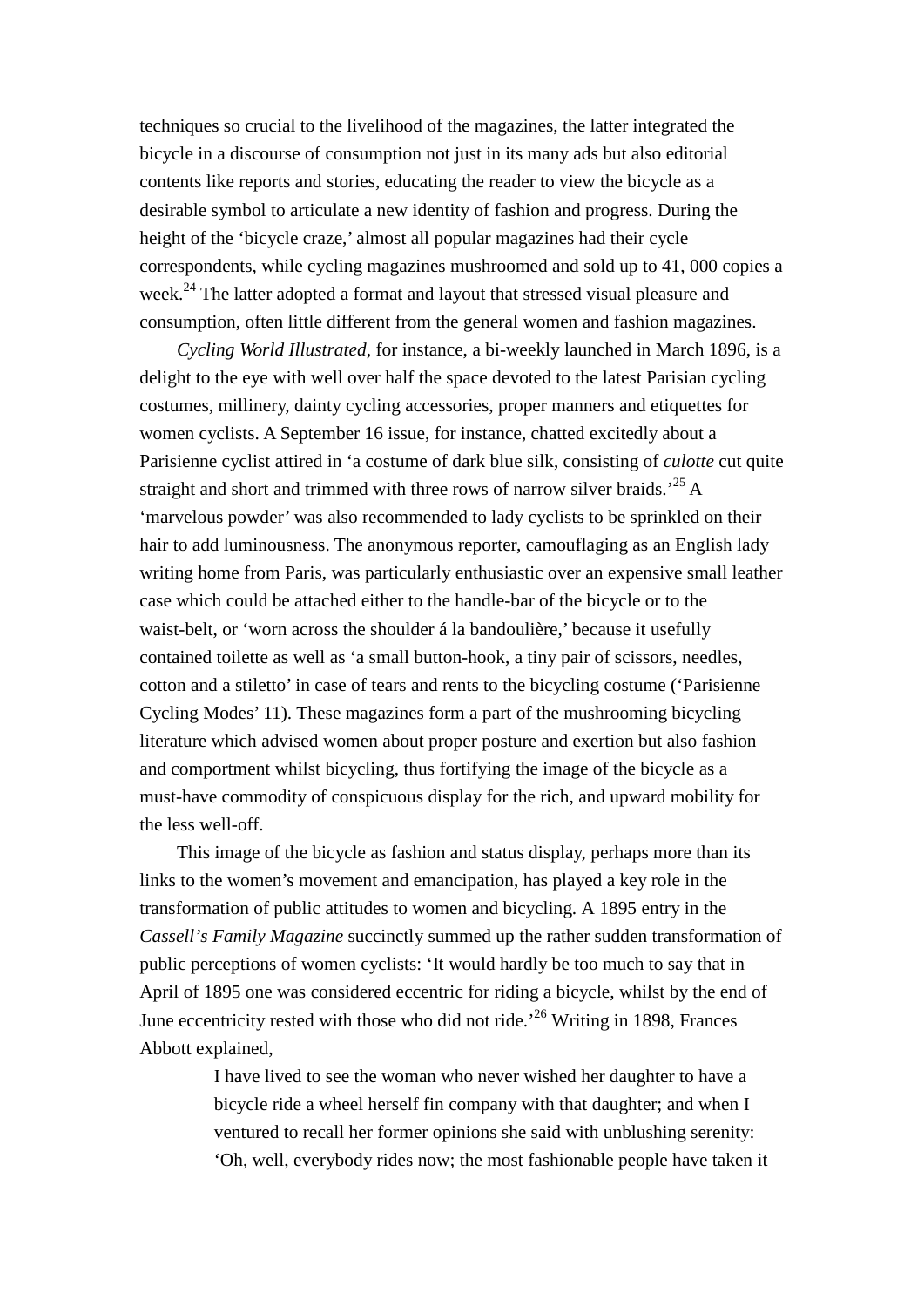up; there is really nothing like it,' and she began to chide me because I did not own a wheel. (qtd. in Mackintosh and Norcliffe 26)

That 'the most fashionable people have taken it up' is probably the strongest reason to persuade even the most conservative-minded. The New Woman certainly plays a strong role in spearheading the bicycle's links with social radicalism, but this is never severed from a commodified image of cycling as fashionable consumption. The popular magazines, in touting the bicycle in their ads and editorial contents, use a rhetoric that knits self-empowerment, so vital to the New Woman, with consumption and progress. Bicycling is as much about enlarged scope and liberation for the New Woman as about the rights and means to join the commodity show and display, as much about to see and to explore as about to be seen and emulated. Possession of a bicycle, its make, type and price, and the style and fashion of your bicycling costume all become as much important, if not more, as the freedom bicycling entails. The New Woman indeed shows an ability to use bicycles to construct her 'progressive' identity, but progressiveness for a large number of the public means fashionableness and not to be left behind in the consumption and display of the latest commodity. This display, in which the New Woman actively participates, excludes other, less privileged men and women, who are thus denied a part in a progressive modernity where consumption and utilization of commodities are essential to articulating and performing new identities.

### **'It's a pity the machines can't be sold cheaper'**

The bicycling New Woman is a recurring image in satirical journals like the *Punch*, which often vilified her mannish manners and her disruption of norms of female decorum. In the New Woman literature of the period penned either by male or female writers, the bicycle appears mostly as a telltale accessory of the New Woman but not as a key thematic device or subject. However in some of the short stories and early novels of writers like George Gissing, Grant Allen and H. G. Wells, the bicycle and the New Woman do make important appearances.

In Gissing's short stories, particularly 'A Daughter of the Lodge,' the bicycle and the New Woman take on a thematic role. This story was published in 1901, but judging from the enthusiastic talk in the story among Mrs. Lindley's upper-middle-class circles about the latest cycling fashion, as well as the aristocratic, bicycle-riding Lady Hilda's condescending remark that 'it's a pity the machines can't be sold cheaper,<sup> $27$ </sup> the story was probably set in the mid-1890s during the 'bicycle craze.' Here Gissing pits two New Woman characters against each other and describes how the heroine May is exposed as an impostor because of her inability to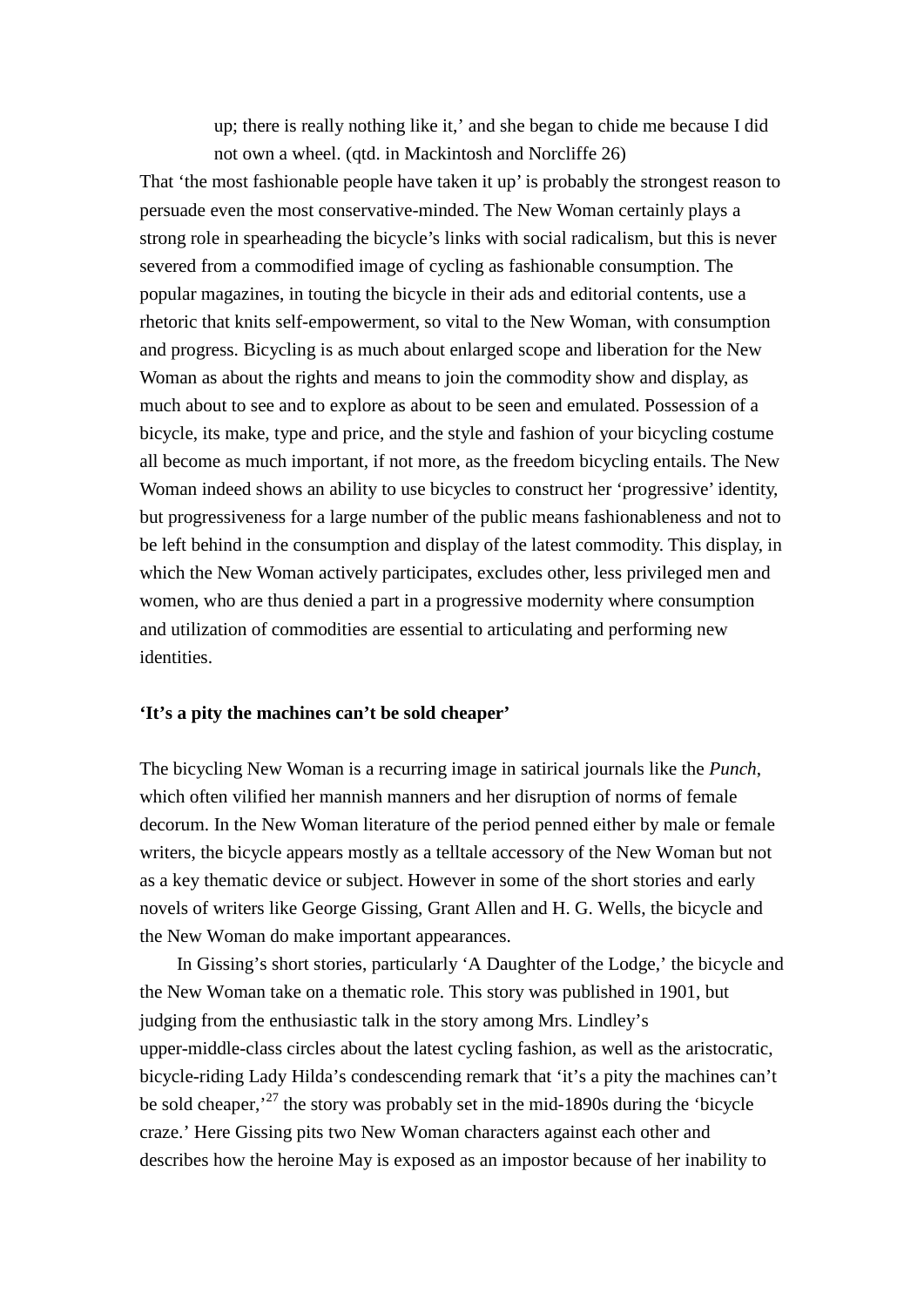consume the bicycle or lay claims to true New Womanhood. May is a daughter of the gardener in the service of Sir Shale in the country, but has shown from childhood an ambition and intellect 'which sharpened itself on everything with which it came in contact' ('Daughter' 167) After outgrowing anything her humble family circumstance or the local High School could offer, she leaves for London to make a 'livelihood upon her brains.' Eventually she achieves a form of independence by first working as a governess and then as a secretary to 'a lady with a mission – concerning the rights of womanhood' (167). When she arrives home after a couple of years for a short visit, she looks very bit the New Woman of advanced talk, practical masculine clothes and confident manners. May is 'well dressed in a severely practical way; nothing unduly feminine marked her appearance, and in the matter of collar and necktie she inclined to the example of the other sex' (168). She talks 'with the tone and gesture of one who habitually gives orders,' and shows off her wide knowledge by declaring the local country doctor a 'duffer' and offering her own diagnosis of her father's rheumatism (168). Books and periodicals accompany her in her luggage, and 'a London newspaper' is something she cannot live without (169).

May's trajectory to independence and self-supporting work seems to fit what nineteenth-century feminists have always wanted for women, that they leave traditional domesticity and subservience through education, employment and active use of their intelligence. The role of London is crucial, as it offers wider possibilities for May's talents and enables her foray into a more publicly engaged role than her previous job as the domestically-bound governess. In this very evolution May is quite similar to another New Woman character Rhoda in Gissing's novel *The Odd Women* (1893). Rhoda works first as a shopgirl and then through education and hard work raises herself to become the managing partner of a feminist typewriting school in London, which trains women to be 'invaders' in the traditional men's sphere of office work.<sup>28</sup> Both in appearance and temperament May is similar to the severely-dressed, self-disciplined and intellectually keen Rhoda. And like Rhoda, May also towers above the traditionally weak, passive, feminine women represented in the story in the figure of May's stay-at-home sister, who helps her mother around the house and waits passively for possible marriage with the new gardener so she doesn't have to go into domestic service. To simple folks like her parents, long ruled by 'loyal subordination' to their 'feudal' masters ( 'Daughter' 168), May does seem to have forged a new, elevated identity that has transcended the limits of her family circumstances, an identity marked not by birth but by education, work and manners, qualities categorizing her as a New Woman.

Such disruptions of traditional categories of class and gender that May seems to embody are very much contingent on a plethora of complex structural changes like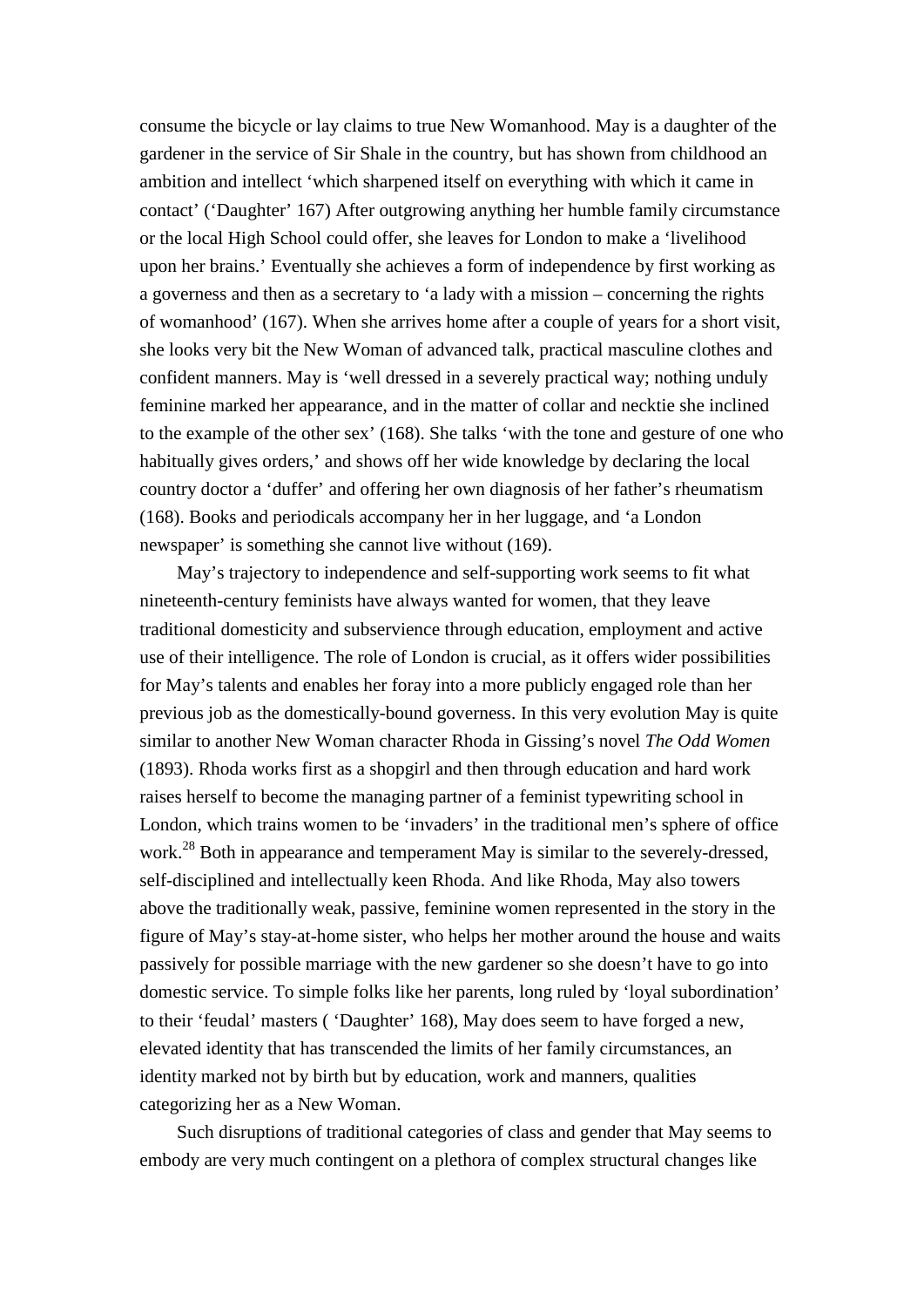the escalation of urbanization, the spread of compulsory education, and the entrance of educated women into the urban public sectors opened up by mass commodity culture. These changes, as many critics point out, have contributed significantly to the rise of the New Woman as well as the overall improvement of prospects for women in general.<sup>29</sup> Among these, the expanding commodity culture in large urban centers, particularly London, plays a crucial role in providing a livelihood for women working as journalists for the blossoming mass press, clerks or typists in the business sector or, for many lower-middle-class women, shopgirls in the burgeoning department stores. Not all of them are the traditionally defined New Women, but by the *fin de siècle* period the concept of New Woman itself has taken on a more expansive and variegated meaning than the emasculating Shrieking Sisterhood or the privileged, over-educated Bluestocking portrayed and ridiculed by popular humor magazines. The New Woman has also evolved to refer more generally to wider sections of educated women, many of lower-middle-class origins, who pursue self-supporting work in big cities like London and equate this with self-autonomy and female independence. Work and autonomy are very much the hallmarks of this definition of the New Woman, and in this regard the New Woman's links to the modern commodity culture cannot be ignored, because the latter has enabled her entrance into the workforce. In fact, Gissing's and Allen's writings on the New Woman represent a new strand in New Woman literature because they start to shift from marriage, a traditional concern in earlier New Woman literature, to market and self-autonomy, and locate women's struggles for independence through self-supporting employment in the commodified urban space of the great cities.

Participation in modern commodity culture helps the New Woman to transcend and disrupt traditional boundaries, but it does not lead to outright democratization and instead opens up new hierarchies and new differentiations. In Gissing's story, Mrs. Lindley is a distinguished lady who 'in social position stood on an equality with Sir Shale's family,' but she also claims a new identity as a progressive woman with a professed interest in women's movement ('Daughter' 172). On this basis she welcomes 'healthy, high-spirited' young people not conventionally her social equal. May is received immediately by Mrs. Lindley who does not initially know May's exact background, because May can name persons 'whose acquaintance sufficiently recommended her.' Mrs. Lindley is a woman with 'no prejudices' and a 'lively interest in everything 'progressive,'' but this progressiveness seems to be predicated less upon genuine dedication to or work for the women's cause than upon a pursuit of whatever is fashionable and at the forefront of trends. Everything 'progressive,' whether a new religion or a new cycling-costume, 'stirred her to just the same kind of happy excitement.' Mrs Lindley, in a sense, wears her 'progressiveness' like a fashion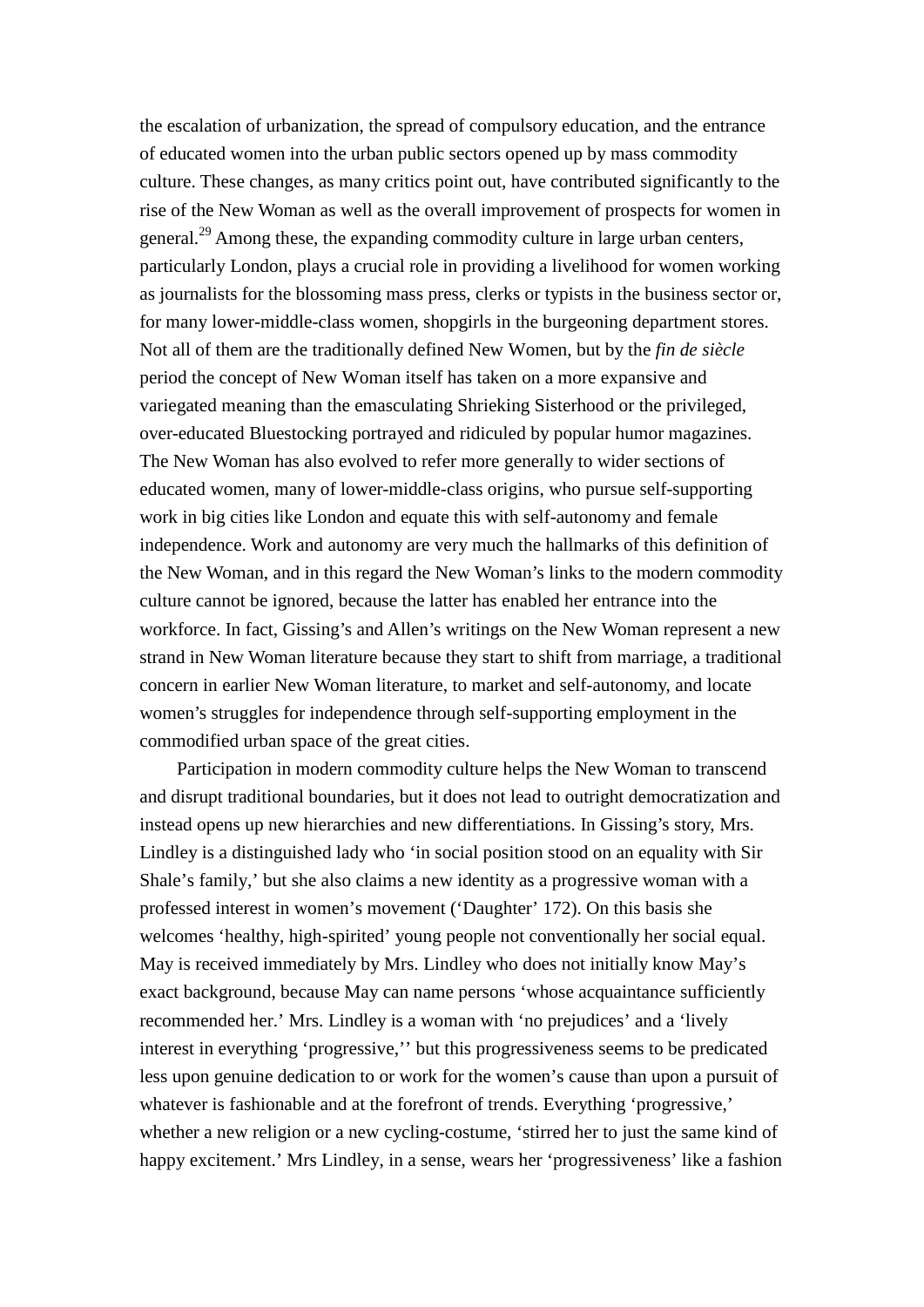statement. May is welcomed because, coming directly from London, she could offer 'first-hand information' about the movement and helps Mrs. Lindley to possess the latest news and gossip, as she would the latest fashion or hottest commodity (172).

For herself, May shows a no less marked tendency to wear her New Woman identity as fashionable display, a show and appearance woven of bits and pieces of names, topics and chatty gossip that dazzles more for its style and manner than substance. Naming the right people is more than enough to admit her into Mrs. Lindley's drawing room, and May's talk woos the crowd there and appeals exactly to the taste of Mrs. Lindley, because it 'glanced at innumerable topics of the 'advanced' sort, was much concerned with personalities, and avoided all tiresome precision of argument' (172). This 'advanced' talk, together with May's books and clothes, act as crucial accessories and contribute to May's weaving of a new elevated, New Woman identity that seems to transcend her original social status. And it does seem to work in London and, for a while, in Mrs. Lindley's drawing room. This suggests that, in big cities like London and New Woman circles, a new set of markers is at work where appearance, manners and the consumption and conspicuous display of the right objects/commodities are of mounting importance. Olive Schreiner, a key New Woman writer, could not have put it more succinctly when she claims in her stories that a silver cigarette case and London lodgings are the two essential marks of New Womanhood.<sup>30</sup> The New Woman, in other words, is much defined by the spectacle she gives, constituted through objects and a London air.

Schreiner should probably have added the bicycle as the third marker. And it is exactly the lack of this prominent commodity, the inability to consume and use the bicycle as the most importantly constitutive display of New Womanhood that leads to the collapse of May's performance. In the middle of her fascinating talk, where she is 'showing to great advantage,' May is interrupted by the entrance of Sir Shale's daughter Lady Hilda who is dressed in a cycling costume comprising a 'short skirt, easy jacket, and brown shoes' ('Daughter' 172). This turns the conversation immediately to the bicycle, and May is forced to admit that she does not cycle because she never finds time to learn. Lady Hilda, however, insinuates in an 'abrupt and rather metallic voice' that it must have been the prohibitive costs of bicycles. She laments over such 'awfully hard lines' since a 'great many people who would like to cycle don't feel able to afford it' (172). This is enough to expose and humiliate May, who then takes a hasty leave in great vexation.

It is significant that May's humiliation is not a result of immediate exposure of her humble family status by her father's employer Lady Hilda, who chooses not to recognize May, but rather of her inability to consume the all-important bicycle. That Hilda decides to use the bicycle to bring about her downfall suggests that, rather than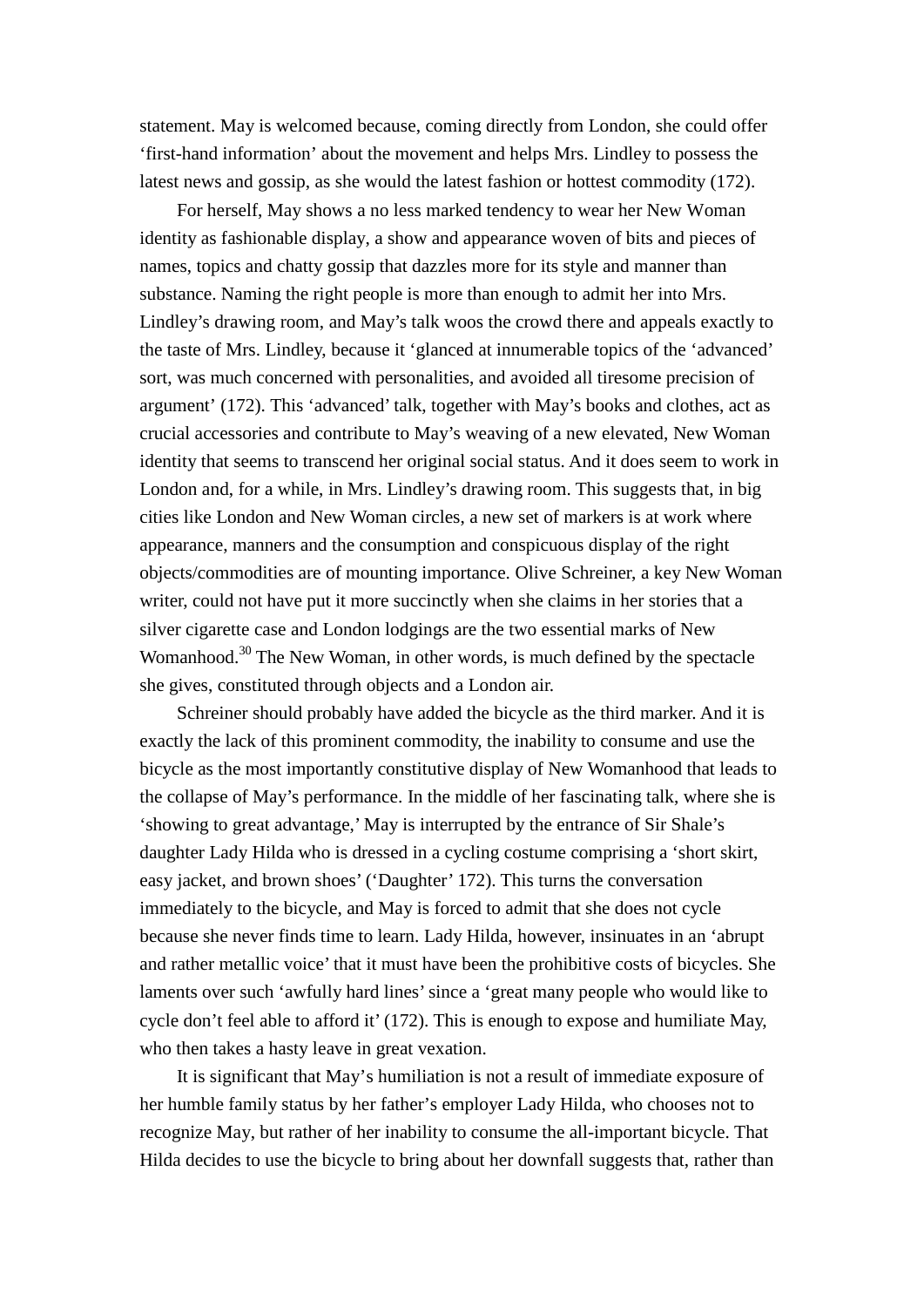the old status marker of birth, the status and identity of the New Woman seems more dependent on commodified displays and the ability to participate in modern commodity culture. In this new competition Hilda proves to be the winner and the real New Woman. She is energetic and athletic, shakes hands with a downward jerk, moves about with a stride, sits down with crossed legs and generally fits the popular image of the New Woman as set out in *Punch* and other mass journals. But the most visible marker of her New Woman status is still her bicycle costume and her 'trilling' bicycle, the ultimate commodity that denies May and exposes her as an imposter. In this scene, the bicycle is physically absent but it announces its powerful symbolic presence through Hilda's costumed and energetic body. It is as if the bicycle is made to come to life and speaks through Hilda as the ultimate victor, turning the direction of the conversation, dominating the talk, exposing and excluding May.

At the end of the story, the bicycle again strikes the final blow that pulls May down from her imagined elevation. Coming back from Mrs. Lindley's to her father's lodge, May arrives at the gate of Sir Shale's Hall at the same time of the bicycling Lady Hilda. When imperatively ordered by Hilda's shrill voice and the equally imperious ringing of her bicycle to open the gate, May refuses point blank and forces Hilda to dismount and open the gate herself. Hilda and her mother then issue an eviction order for May's whole family, and only after May tearfully apologizes and fully acknowledges her servant status by entering through the servant entrance and addressing Hilda as 'my lady,' do the family get a pardon (176). May immediately leaves for London, citing to her family her 'false position' here in the country (174). But it is obvious that her imagined elevated position in London is very fragile and probably no less 'false,' predicated as it is upon a new set of hierarchy that is as much invested with exclusions and differentiations.

### **Biking and Conspicuous Leisure**

Gissing's May represents a would-be New Woman who rises from humble backgrounds to new opportunities of self-autonomy through education and work. In *The Type-Writer Girl* (1897), Grant Allen features a privileged, Girton-educated, New Woman character Juliet Appleton who has fallen on hard times after the death of her father and is forced to take up self-supporting work as a typist. This difference in their backgrounds points to the more variegated nature of the New Woman and her expanding ranks. Allen's treatment of the New Woman, as in *The Woman Who Did* (1895), is often less complex or nuanced than Gissing, but it is not shorn of sympathy toward these women's day-to-day 'struggle for life.<sup>31</sup> Published in 1897 at the height of the 'bicycle craze,' *The Type-Writer Girl* mainly deals with the typewriter and its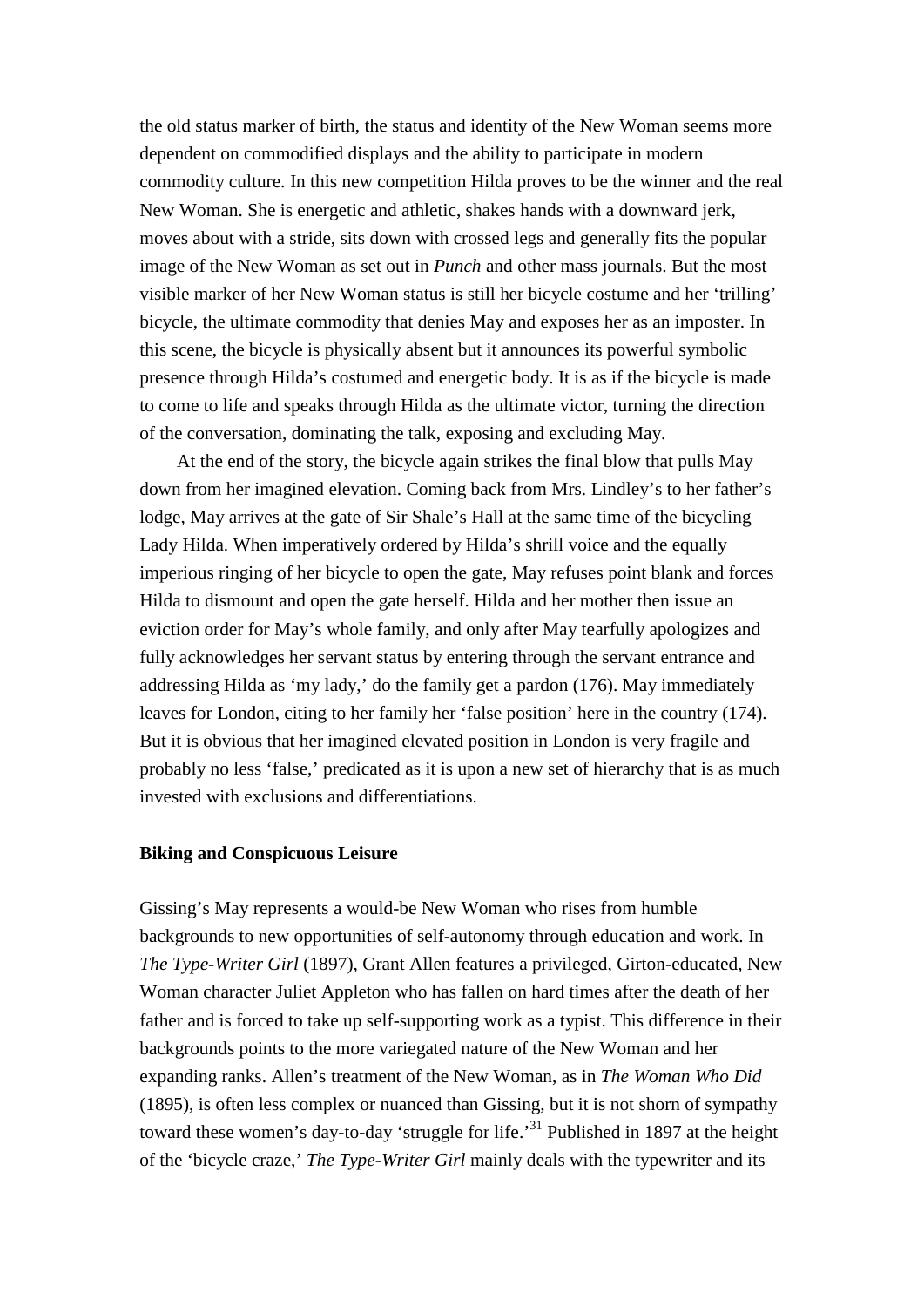critical importance in ushering in self-supporting employment for the New Woman protagonist Juliet, but it also portrays the crucial role the bicycle plays in her life. Like many other Girton-educated New Women, Juliet is in possession of a bicycle, the 'nicest machine in England,' an 'undaunted' 'iron steed,' 'a scion of the iron age' (*Type-Writer Girl* 24, 19). In fact this bicycle is even more importantly constitutive of her status as the New Woman than the typewriter, for Juliet has been riding the bicycle in her more privileged days, but it is only after she loses that privilege with the death of her father that she is forced to take up typewriting as a possible livelihood. As she soon finds out, 'every girl in London' (6), many of much lower social standing than herself, have taken up typewriting, and competition for work is really intense. Very few of these lower-class girls, however, could afford a bicycle as its prohibitive cost still ensures its status as a distinctly upper and middle-class pursuit.

Allen's novel describes two female cyclists, and both come from privileged backgrounds. Apart from Juliet, the other female cyclist is the very feminine, weak but rich Michaela who is engaged to the young publisher whom Juliet works for and later falls in love with. Michaela has been riding in the country with her fiancé but loses her way after stopping to talk to some acquaintance. Juliet, on the other hand, has been riding her way back to London after a short stay at an anarchist farm in the country. The two are then involved in a bicycling accident as Juliet, charging rather recklessly down a slope, runs straight into Michaela's bicycle, bruising herself and wrecking both of their bicycles. The accident brings the two rivals into each other's acquaintance, and though both are united by their ownership of expensive bicycles, they could not have been more dissimilar.

Both in physique and personality Michaela is right the opposite of the New Woman Juliet and has none of her independence and rationality. While Juliet is 'dark and modern,' 'well-trained' at Cambridge and could even labor 'like a man' when tilling the land at the anarchic farm, Michaela is 'insipidly fair,' 'mediaevally shrinking' (41), with 'a wisp of a figure,' blue eyes and 'a fluff of amber hair' (35). '[A] timid small atomy,'she is helpless, easily frightened and prone to crying when Juliet, putting on an air of stern aggression, tries to blame her for the accident. Michaela's bicycling does not seem to break or challenge established social norms nor widen her public mobility independent from men, benefits the New Women have always claimed for women. Juliet in an earlier passage may chant the typical New Woman praise of bicycling when she declares that '[a] woman on a bicycle has all the world before her where to choose;' 'she can go where she will, no man hindering' (18). But Michaela's bicycling is right the opposite, and merely extends and reinforces the traditional boundaries gendering women's physical and social space. She reveals, for instance, that she dare not even travel alone on a train, 'as though London were in the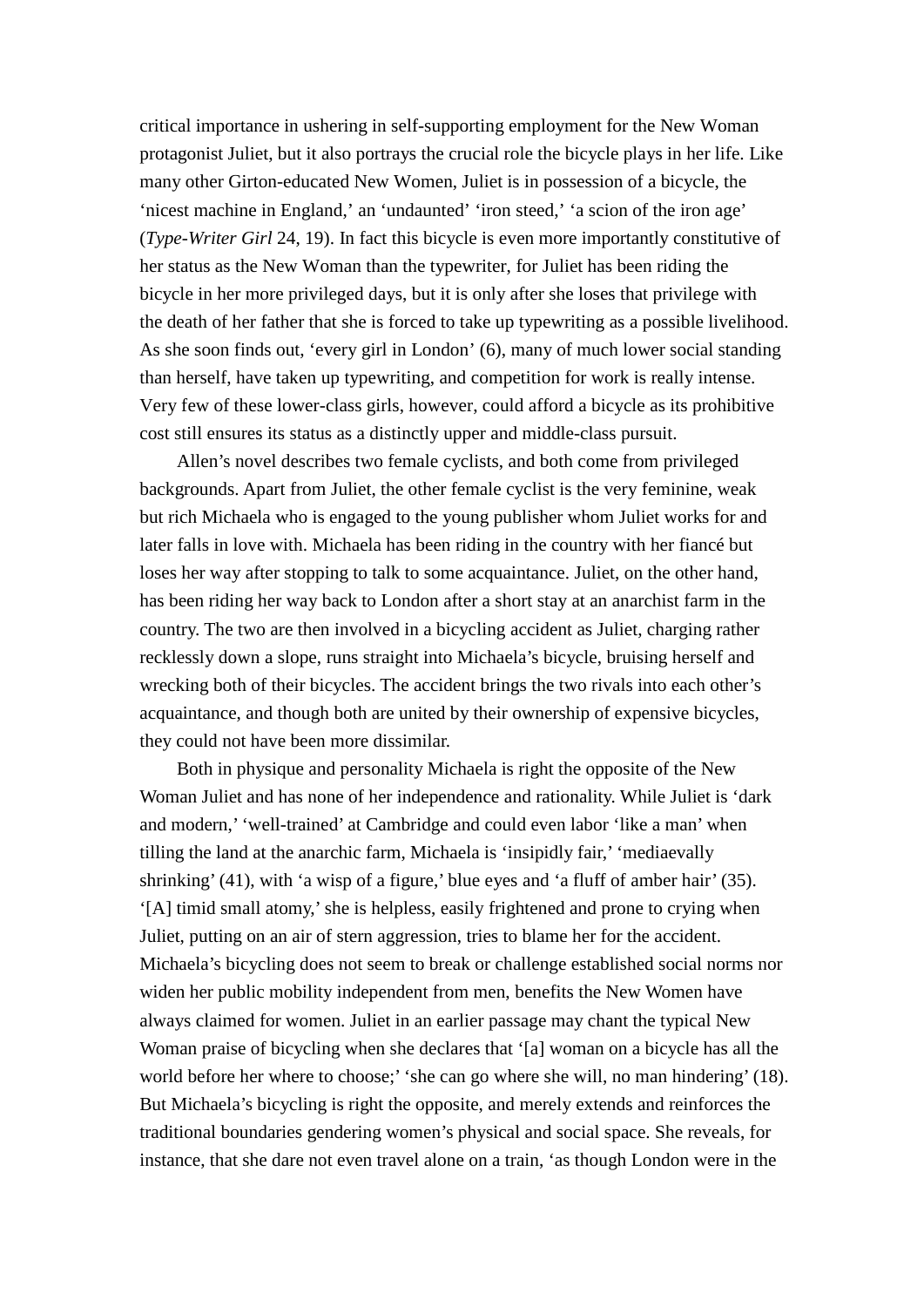heart of Africa' (37), and that she has been riding with a gentleman until somehow losing her way. Her helplessness without the guidance of her fiancé suggests that she probably never rides her bicycle alone. And her hasty addition that that gentleman is her fiancé implies that she would never ride with any other man and would therefore be immune to any moral impropriety that unchaperoned male company might entail. Michaela's very proper and conservative bicycling does not make her stronger and more confident, does not expand her independent *flan*é*rie* of unexplored physical and social spaces nor challenge conventions of courtship or chaperonage, and it does not lead to greater sexual autonomy or even equality in her interaction with men. Michaela takes up bicycling obviously because it is *de rigueur* among the rich and well-off, and her bicycling only serves to underline its fashionable, trendy and privileged nature.

Even for a New Woman like Juliet, her bicycling may make her feel free and, in the words of the 1895 *Lady Cyclist*, 'unhampered by chaperon or even more dispiriting male admirer' (Davidson 224), but it is also imbued with class privilege and status. After three days of claustrophobic, enslaving and dehumanizing typing work in a stuffy, dusty London law office where she would 'click, click, click, like a machine that I was' (*Type-Writer Girl* 10), Juliet could no longer bear its 'dullness and monotony' (12) and decides to leave London for the anarchic farm in the countryside on her bicycle. The farm consists of Continental anarchists, 'artisans, sempstresses, laborers' sworn on principles of utter equality and individual disobedience against the government, the conventions and any form of authority (21). These principles appeal greatly to Juliet in her now penniless and disillusioned state. But when Juliet arrives in her bicycle and her pretty brown rational cycling costume, two things that speak for her New Woman status and her iconoclastic rebelliousness which should have stricken a chord with the anarchists, they instead interpret these as indicators of her gentility, her higher social status and her membership of 'the bourgeois' whose aid they 'do not desire or court' (21).

It is also significant that despite the working-class anarchists' claimed contempt for all the trappings of 'bourgeois' capitalism, and despite their worship of a pre-capitalist farming life of simplicity and basic needs, they are immediately drawn to Juliet's bicycle, which plays as much a role in their final acceptance of Juliet as her avowed belief in anarchism. The anarchists, 'undersized town-bred workingmen' 'of the skimpy order,' 'formed a high idea of the new comrade herself and more especially of the property she brought into the community.' Juliet 'trembled as I saw how many awkward youths desired to ride my precious cycle' (25). The enthusiasm for the bicycle is so great that a half-day holiday is declared 'by universal suffrage.' The bicycle is of course still an object of novelty, but it is also an expensive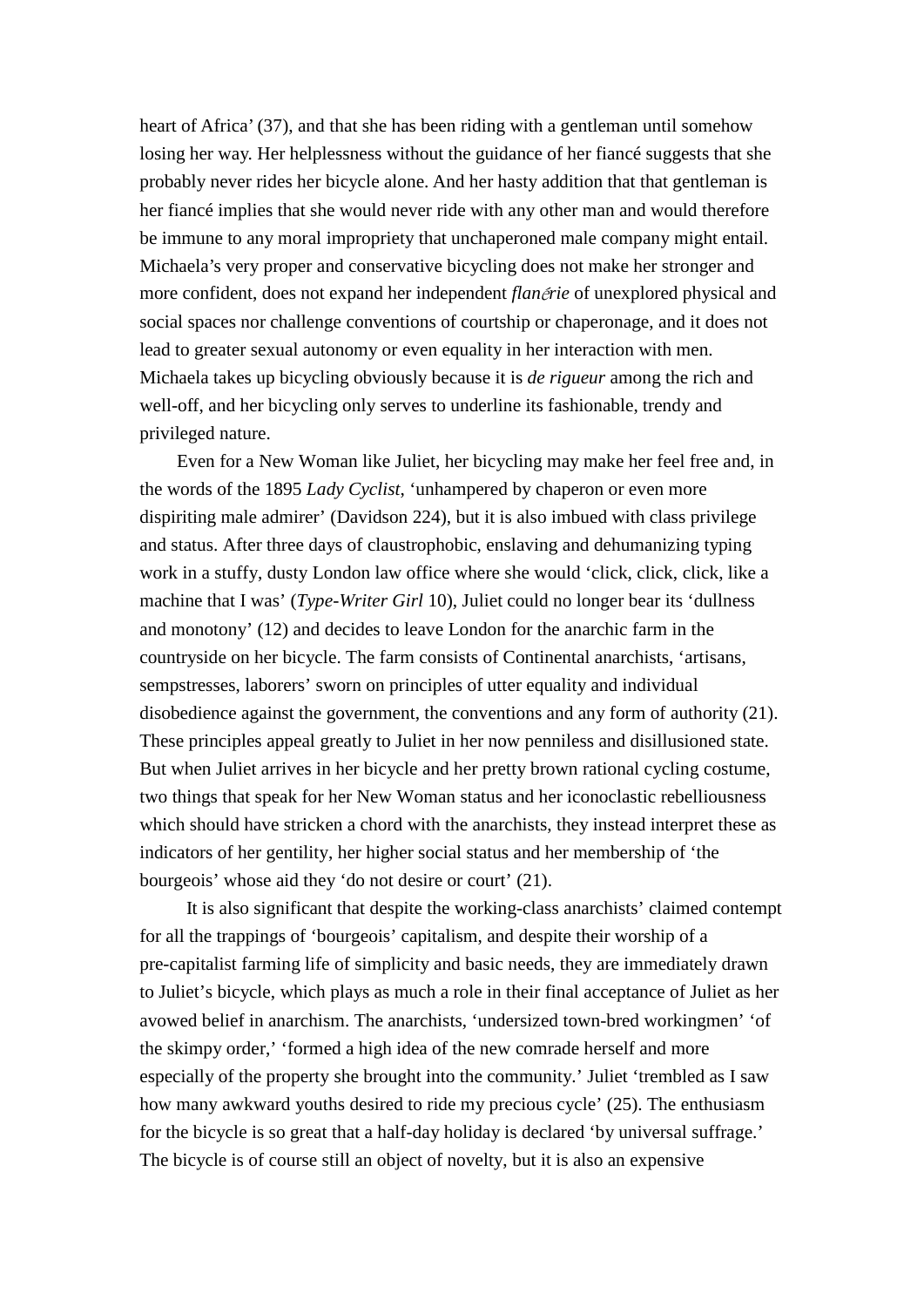commodity normally beyond the means of these anarchists. When Juliet eventually decides to leave the farm after a week's trial because the anarchists have turned out to be just another 'mass of conventions' (32), significantly they are more sorry to let go of her bicycle than herself, and insist that she leave it behind. In a way both Juliet and the bicycle are engaged in a tug of war for the evaluation and affection of the anarchists, and the bicycle wins outright, as it does when they first arrive at the farm and ask for admission. When the anarchists have to decide on whether they could do without Juliet and her bicycle, the bicycle proves the more attractive because it is productive of status, pleasure and fun while incurring little extra costs. Juliet, on the other hand, is more disposable because she incurs more costs in food and shelter, and is not that productive as a female laborer despite her own belief in her gardening skills. In the marketized cost-benefit calculations of the anarchists, Juliet is reduced to a less desirable commodity and loses out to her own bicycle.

This episode also underlines another key function of the bicycle in the mid-1890s, its association with recreation, exercise and leisure, and the class privileges all this entails. The textual reference to the anarchists, 'undersized town-bred workingmen' 'of the skimpy order,' and their irrepressible fondness for the bicycle, bring to mind mid-1890s writings celebrating the bicycle as offering much-needed leisure and escape for urban people suffering from the tolls of industrialization and sedentary urban living. The bicycle as rational leisure and the social perceptions of its benefits taps into long-held Victorian anti-machine anxiety over industrial alienation and human stultification, as well as Darwinian-inflected and Christian concerns that linked sports and exercise with redemptive building of the character as well as the nation.<sup>32</sup> Yet while the bicycle as rational leisure was enthusiastically courted by the middle class, the working-class section of the urban population that seemed to need it most was in dire deprivation. In the 1890s, there were increased social concerns, after the publication of Charles Booth's survey of the London poor, over the rapid increase of the urban working population, 'a new race' of 'street-bred,' 'stunted,' unfit, 'easily wearied' Cockney 'city type' with narrow chests and fickle excitability, brought up in squalid cramped urban alleys and denied the fresh air and physical health of open countryside living.<sup>33</sup> While this 'city type' aroused dire concerns for the British race in the evolutionary fight for survival and threatened the viability of the nation and the Empire, they were largely excluded, because of long working hours and lack of means, from the mostly middle-class forms of rational exercise. Drinking, gambling, prostitution and visits to the newly popular music hall became the poor's recreation, which many deplored as offering excessive, excitable releases of bodily urges without the prospects of physical and moral improvement. $34$ 

This context underlines the fact that bicycling at this stage is not just any form of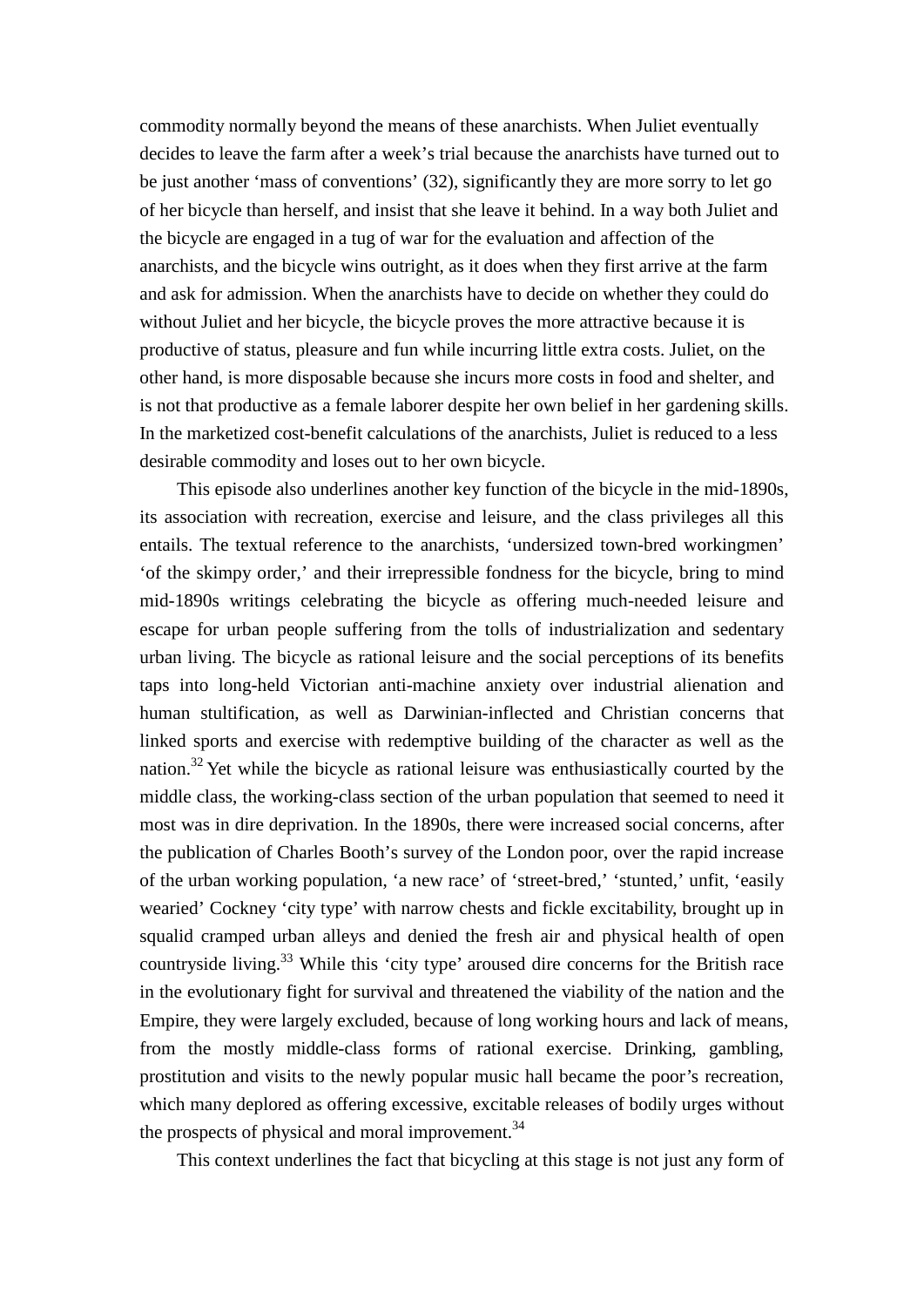leisure celebrated for its physical and mental benefits, but also a class-differentiating, status-displaying form of conspicuous leisure. This is also evidenced in the short duration of the 'bicycle craze.' By the late 1890s and early 1900s, over-production and fierce competition led to the drastic reduction in bicycle prices. While new models sold for \$100 in 1895, by 1899 department stores were selling national brands for only \$13 (Rush 18). When the cheap price made the bicycle accessible for the first time to the working class, including 'laboring men in factories, clerks in city offices, carpenters, masons, and persons in similar vocations' as *Cycling Age* reported in 1900, the bicycle quickly lost its allure for the middle class, even though its recreational benefits remained unchanged. *Cycling Age* reported of one ex-rider who admitted that he had 'greatly enjoyed cycling, but that when the bicycle became within the reach of the common folk, or the gentleman of color, he felt that there was a danger of associating himself with a lower caste.<sup>35</sup> The high visibility of the bicycle, formerly the every reason for its popularity among the well-off, now spelt its doom as one would be afraid of being seen riding this, by now, mass form of personal transport. By the early 1900s, the bicycle truly became a working-men's vehicle. The socialist workers' bicycling club *The Clarion*, established in Birmingham in 1894, saw its membership expand to 30,000 before the First World War.<sup>36</sup> By contrast, middle-class riders had largely abandoned the bicycle and courted the automobile as a new marker of status and fashionability. Magazines folded, shops closed and many bicycle manufacturers went bankrupt or did not pick up business until several years later when the industry started to manufacture cars and motorcycles on a large scale (Bijiker 97). As the *New York Times* reported in 1900, 'Society seems to have given it up altogether.'<sup>37</sup>

In his 1913 prose work 'Common Sense Science,'Allen congratulates the modern British public for being more 'active' and appreciative of the values of 'open-air' exercise than their eighteenth-century ancestors who preferred their carriages and fireside at home. Allen particularly names the bicycle for having brought 'thousands and thousands of our young men to whom even the light fares of the cheap excursion-trains were before fixed at practically prohibitive prices,' to the pleasure and healthy benefits of open, 'hilly scenery.'<sup>38</sup> 'Anything that so brings large bodies of our population into closer intercourse with all that is grandest and loveliest in nature is in itself an immense boon to the whole of humanity' (121). This suggests that the bicycle is now cheaper and more accessible than the 'cheap excursion-trains' and has become the ideal form of rational exercise for the working class.

But in Allen's 1896 novel *The Type-Writer Girl*, written during the height of the 'bicycle craze,' the bicycle is still associated with privilege, status, and conspicuous leisure. Juliet and Michaela bicycle while Elsie only types; the former two for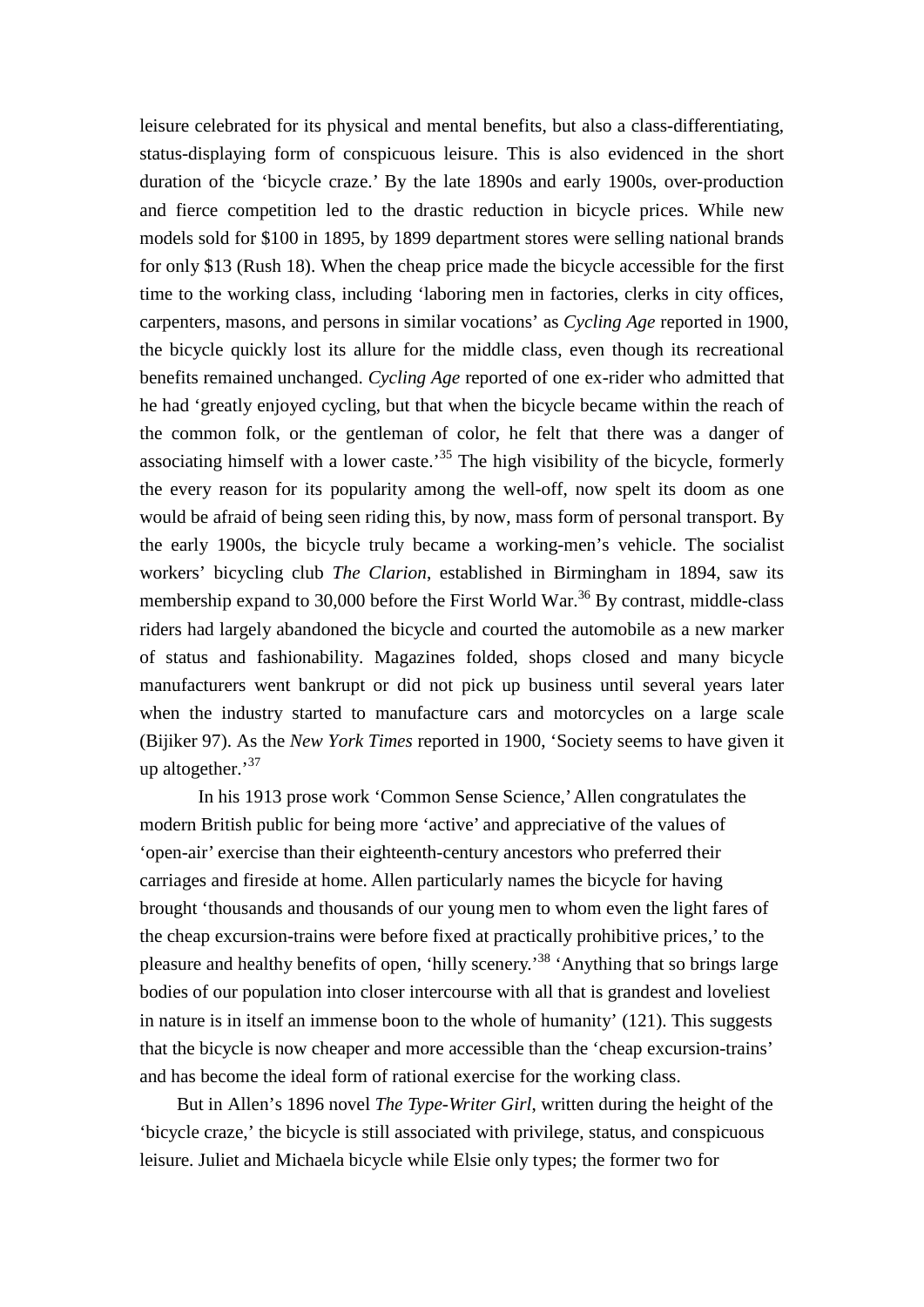pleasure and recreation, and the latter for work and subsistence. Elsie, the pale, colorless, poverty-stricken typewriter girl 'with thin hair tied up in a knot the size of a nutmeg' (*Type-Writer Girl* 66), is compared to a squirrel that 'turns the unceasing treadmill of his cage' because she has to 'click, click, click' 'like a machine' and 'reproduce each word with mechanical fidelity' (*Type-Writer Girl* 66). The repetitive typing work debilitates Elsie's already fragile health and timid spirit, turning her into a typical sample of the passive, non-agentic, rhythmically shaking and thus machine-like body of the nineteenth-century Machine Age worker. Elsie is certainly in dire need of refreshing recreation and outdoor fresh air to escape from mechanizing typing work, but she does not have the means to own a bicycle nor actually the time or energy, after her day-long toil typing 'like a machine' (67). Bicycling may be celebrated in the 1890s as offering 'God's gift of health, and the memory of childhood's delight in out of door activity' to 'a cramped and warped woman's life' and allowing her to 'rejoice in the feeling of liberty and delight in her own strength,<sup>39</sup> but it was still largely denied to those who most needed it, urban workers like Elsie most subject to the mechanizing impact of indoor work.

In an earlier passage, Juliet the New Woman could still take advantage of the privilege left over from her earlier days when she could no longer bear the monotonous typing work and escapes to the country on her bicycle. Here Allen taps into the feminist rhetoric that the bicycle has liberated women and brought them unprecedented freedom:

> How light and free I felt! When man first set woman on two wheels with a pair of pedals, did he know, I wonder, that he had rent the veil of the harem in twain? I doubt it; but so it was. A woman on a bicycle has all the world before her where to choose; she can go where she will, no man hindering. I felt it that brisk May morning as spun down the road, with a Tam O'Shanter on my head, and my loose hair travelling after me like a Skye terrier.

'This,' though I to myself, 'is truly my Odyssey. To play at being a latter-day Ulysses in London, among those crowded streets, is like a child's game, too much make-believe. But mounted here on the ship of the high-road, scudding gayly down hill, or luffing against headwinds on a steep upward slope, I feel myself the heroine of a modern sea epic. (18)

Here bicycling is set up not just as liberating for women but also as the much-needed alternative and relief to suffocating urban work. Juliet chooses to bicycle not just for reasons of transport, because the farm, located near Horsham, is more conveniently reached by a train ride. Rather, with its symbol of outdoor freedom, energetic release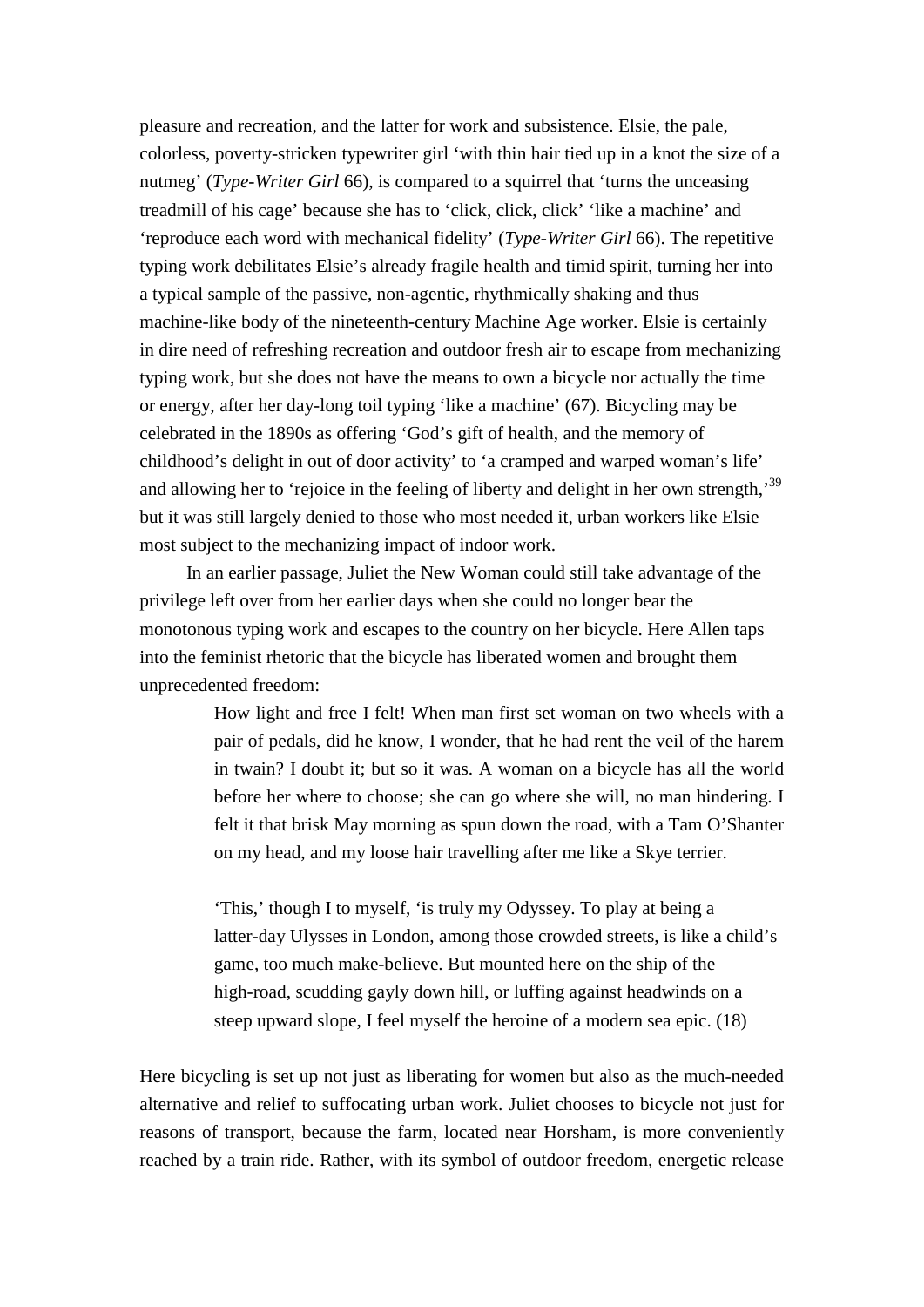and rebellion against mechanizing work, the bicycle offers mental and physical rejuvenation, turns the mere human into a latter-day god-like Ulysses, and extends and elevates human agency. But such relief and escape is obviously not available to everyone, nor does every woman, certainly not Elsie, qualify for this liberation from 'harem'-like confinement. When Juliet returns from the farm to London empty-handed and unable to pay her landlady, the mere mention of 'a bicycling trip' and 'tour in Sussex' is enough to convince her landlady that she 'had thousands at her banker's' and would pay later (*Type-Writer Girl* 44). Even as recreation and exercise, bicycling entails a conspicuous display of well-heeled leisure, fashionableness and status, as it is only affordable to well-off urbanites with the requisite leisure time and disposable income.

### **Conclusion:**

In the middle years of the 1890s, the bicycle was at the center of an enormous fanfare and public enthusiasm that left few corners of British society 'untouched' (Rubinstein 71). In terms that echo the optimistic predictions greeting many technological inventions including, for instance, the Internet, Victorian commentators hailed the bicycle as leading to 'a social boon' and even 'a social revolution' that promised to break down class and gender boundaries.40 Feminists claimed the bicycle 'has done more to emancipate women than anything else in the world.<sup>41</sup> But as this article has demonstrated, this optimism over the bicycle's democratizing potential may be overstated. It is the bicycle's simultaneous image as conspicuous display, whose possession would be essential to one's modishness and a commodified form of progressive modernity, that is behind the public embrace of the bicycle and their later acceptance of women's bicycling. The New Woman has utilized and manipulated the bicycle's bourgeois consumerist construction to further their political cause, but this is predicated upon the erection of a new set of hierarchy and differentiation that excludes poorer, less privileged men and women, and denies them the ability to use bicycle consumption to articulate new identities.

# **Notes**

- 1. H. G. Wells, *The Wheels of Chance: A Bicycling Idyll* (Auckland: Floating Press, 2009), 112.
- 2. H. G. Wells, *The Correspondence of H. G. Wells. Volume I. 1880-1903*, ed. David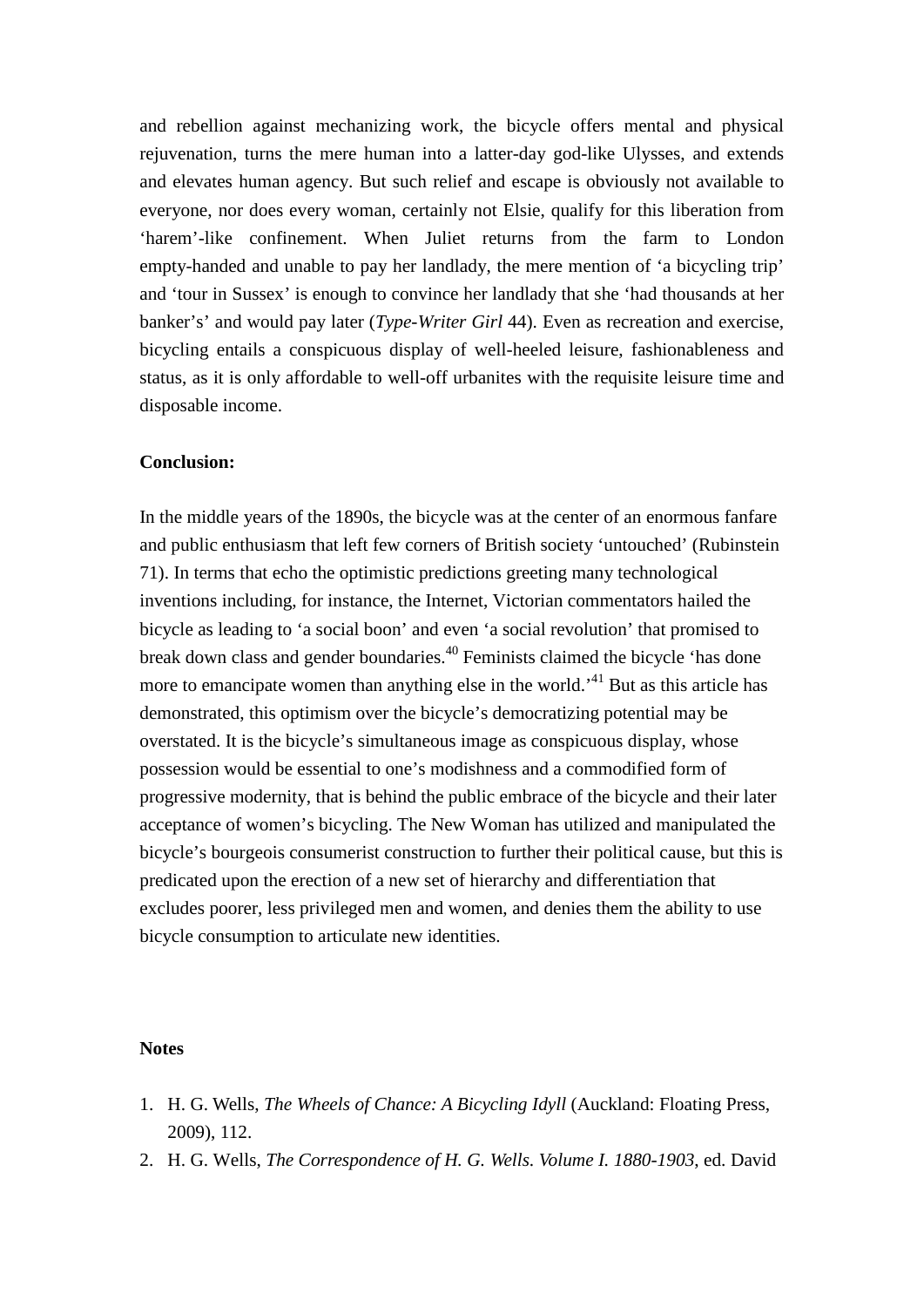C. Smith (London: Pickering & Chatto, 1998), 257.

- 3. Patricia Marks, *Bicycles, Bangs, and Bloomers: The New Woman in the Popular Press* (Lexington: The University of Kentucky Press, 1990), 184.
- 4. Phillip Gordon Mackintosh and Glen Norcliffe, 'Flâneurie on Bicycles: Acquiescence to Women in Public in the 1890s,' *The Canadian Geographer* 50.1 (2006): 17-37 (25).
- 5. Elaine Freedgood, *The Ideas in Things: Fugitive Meaning in the Victorian Novel* (The University of Chicago Press, 2006), 1.
- 6. Thomas Richards, *The Commodity Culture of Victorian England: Advertising and Spectacle, 1851-1914* (Stanford UP, 1990), 35.
- 7. Quoted in Geoffrey Cantor, *[Religion and the Great Exhibition of 1851](http://www.oxfordscholarship.com/view/10.1093/acprof:oso/9780199596676.001.0001/acprof-9780199596676)* (Oxford University Press, 2011), 105.
- 8. Anita Rush, 'The Bicycle Boom of the Gay Nineties: A Reassessment,' *Material Culture Review* 18 (1983): 1-12 (2).
- 9. Some aristocratic women and older men took to the tricycle, which was safer but rather expensive. Queen Victorian gave it a royal seal of approval in 1881 when she ordered two tricycles for her daughters.
- 10. Wiebe E. Bijker, *Of Bicycles, Bakelites, and Bulbs: Toward a Theory of Sociotechnical Change* (Cambridge: The MIT Press, 1997), 37.
- 11. Lillias Campbell Davidson, *Handbook for Lady Cyclists* (London: Hay, Nisbet, 1896), 11.
- 12. According to Bella Bathurst, the bicycle would cost almost the same as a carthorse and several times the price of a mule (103). Even at the tail end of the 1890s 'bicycle craze,' a new British –made model could cost three months of a schoolteacher's salary (28).
- 13. *The Queen* (21 March 1896), 514.
- 14. Robert A. Smith, *A Social History of the Bicycle: Its Early Life and Times in America* (New York: American Heritage Press, 1972), 13.
- 15. Sue Macy, *Wheels of Change: How Women Rode the Bicycle to Freedom* (Washington: National Geographic Society, 2011), 88.
- 16. H. G. Wells, *Experiment in Autobiography: Discoveries and Conclusions of a Very Ordinary Brain (Since 1866)* (London: Gollancz, 1934), 543.
- 17. George Gissing and H. G. Wells, *George Gissing and H. G. Wells: Their Friendship and Correspondence*, ed. Royal A. Gettmann (Urbana: University of Illinois Press, 1961), 106.
- 18. Sarah Tooley, 'Women of Note in the Cycling World: A Chat with Mdme. Sarah Grand,' *The Hub* (17 October 1896): 419.
- 19. Russell Price and Francesco Badoleto, 'Social Subordination and Superiority in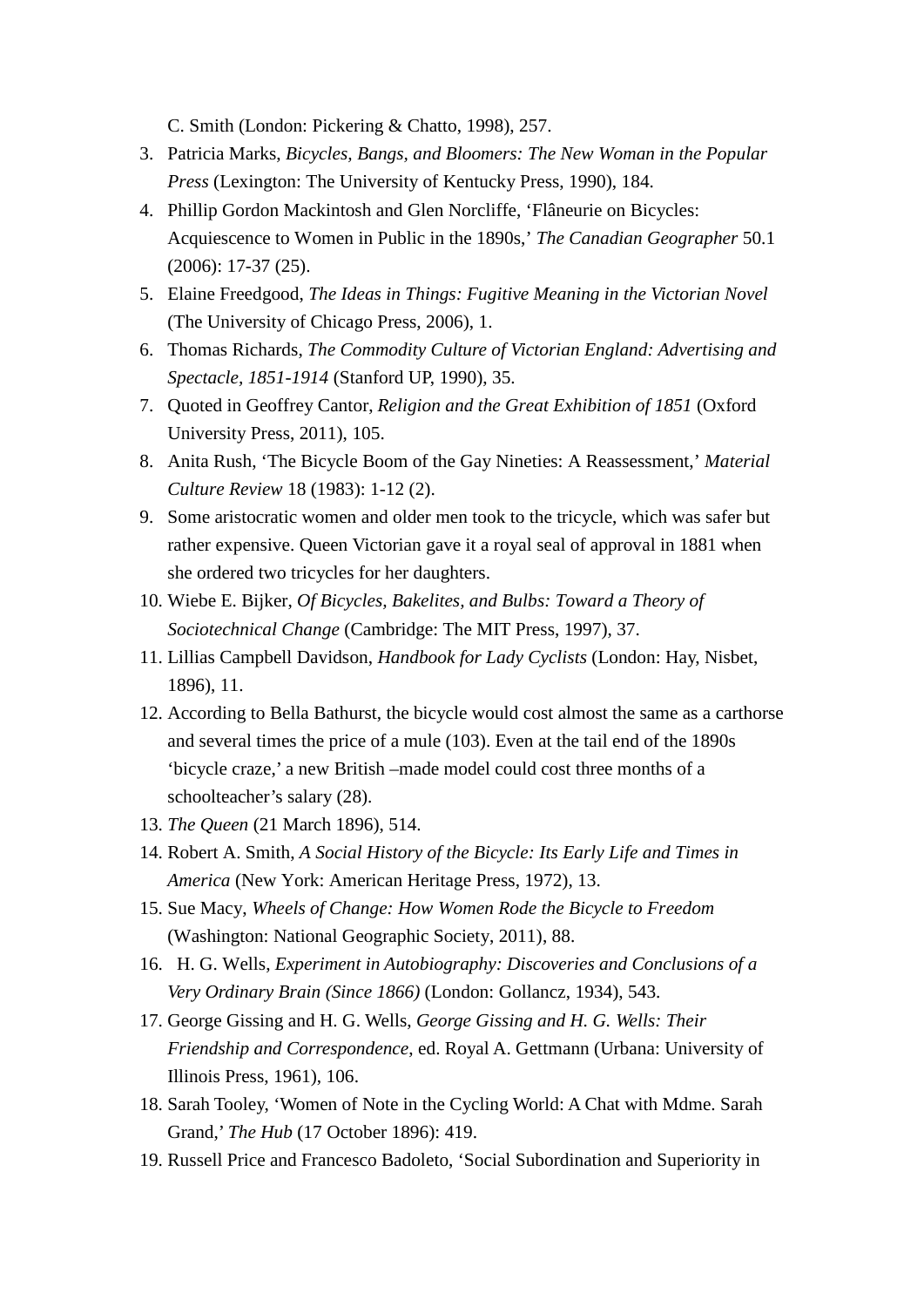Gissing's A Daughter of the Lodge,' in *A Garland for Gissing*, ed. Bouwe Postmus (Amsterdam: Rodopi, 2001), 237-246 (241).

- 20. Ellen Gruber Garvey, 'Reframing the Bicycle: Advertising-Supported Magazines and Scorching Women,' *American Quarterly* 47.1 (1995): 66-101 (76-7).
- 21. Frank Presbrey, *The History and Development of Advertising* (New York: Doubleday, 1929), 411.
- 22. Gijs Mom, 'Civilized Adventure as a Remedy for Nervous Times: Early Automobiism and Fin-de-siècle Culture,' *History of Technology* 23 (2001): 157-190 (159).
- 23. Sarah Overbaugh Hallenbeck, *Writing the Bicycle: Women, Rhetoric, and Technology in Late Nineteenth-Century America,* PhD dissertation (Chapel Hill: University of North Carolina, 2009), 90.
- 24. David Rubinstein, 'Cycling in the 1890s,' *Victorian Studies* 21.1 (1977): 47-71 (49).
- 25. 'Parisian Cycling Modes.' *The Cycling World Illustrated* (16 September 1896): 9-11 (9).
- 26. *Cassell's Family Magazine* (May 1895), 456.
- 27. George Gissing, 'A Daughter of the Lodge,' in *The Day of Silence and Other Stories*, ed. Pierre Coustillas (London: Dent, 1993), 167-78 (172).
- 28. George Gissing, *The Odd Women* (London: Virago, 1980), 135.
- 29. See Emma Liggins, *George Gissing, the Working Woman, and Urban Culture* (Aldershot: Ashgate, 2006), and Angelique Richardson and Chris Willis, eds. *The New Woman in Fiction and in Fact* (London: Palgrave Macmillan, 2001).
- 30. Quoted in Elaine Showalter, *Daughters of Decadence: Woman Writers of the Fin-de-Siècle* (London: Virago, 1993), xvi.
- 31. Grant Allen, *The Type-Writer Girl* (Danvers: General Books, 2009 [1897]), 5. See also his *The Woman Who Did* (Oxford University Press, 1995 [1895]).
- 32. J. A.Mangan, 'Introduction,' *A Sport-Loving Society: Victorian and Edwardian Middle-class England at Play* (New York: Routledge, 2006), 1-10 (5).
- 33. C. F. G. Masterman, ed. *The Heart of the Empire* (London: Fisher Unwin, 1901), 7-8.
- 34. Brad Beaven, *Leisure, Citizenship and Working-Class Men in Britain, 1850-1945* (Machester University Press, 2005), 90.
- 35. Quoted in Daniel London, 'Cycles of Fashion' (May 14, 2013) [<http://narrative.ly/stories/cycles-of-fashion>](http://narrative.ly/stories/cycles-of-fashion) [accessed 2 May 2014].
- 36. Bella Bathurst, *The Bicycle Book* (London: Harper Press, 2001), 33.
- 37. 'The Decline of the Bicycle,' *New York Times* (13 September 1900), 38.
- 38. Grant Allen, *Common Sense Science* (Boston: D. Lothrop and Company, 1913),